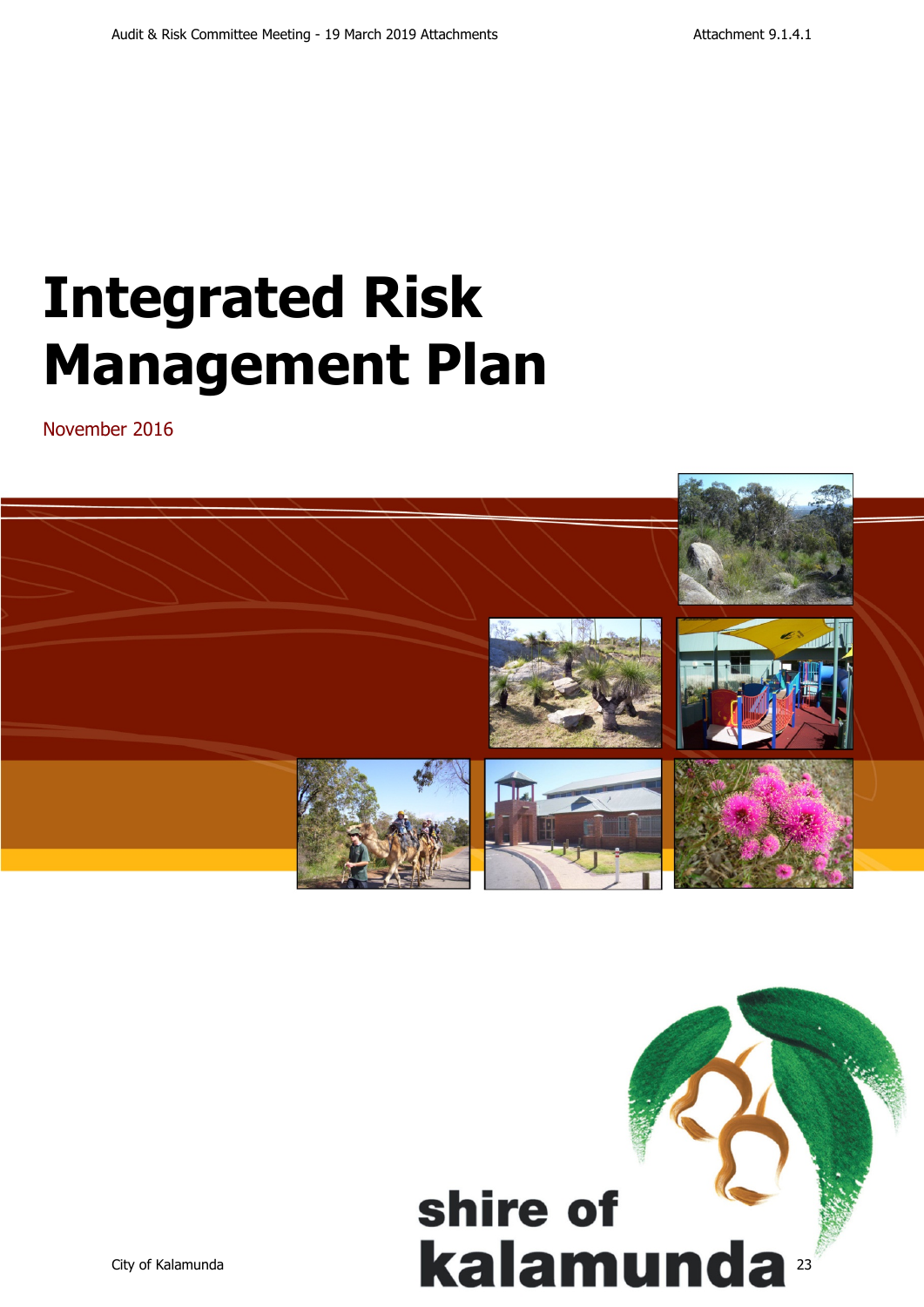# **Contents**

 $\overline{2}$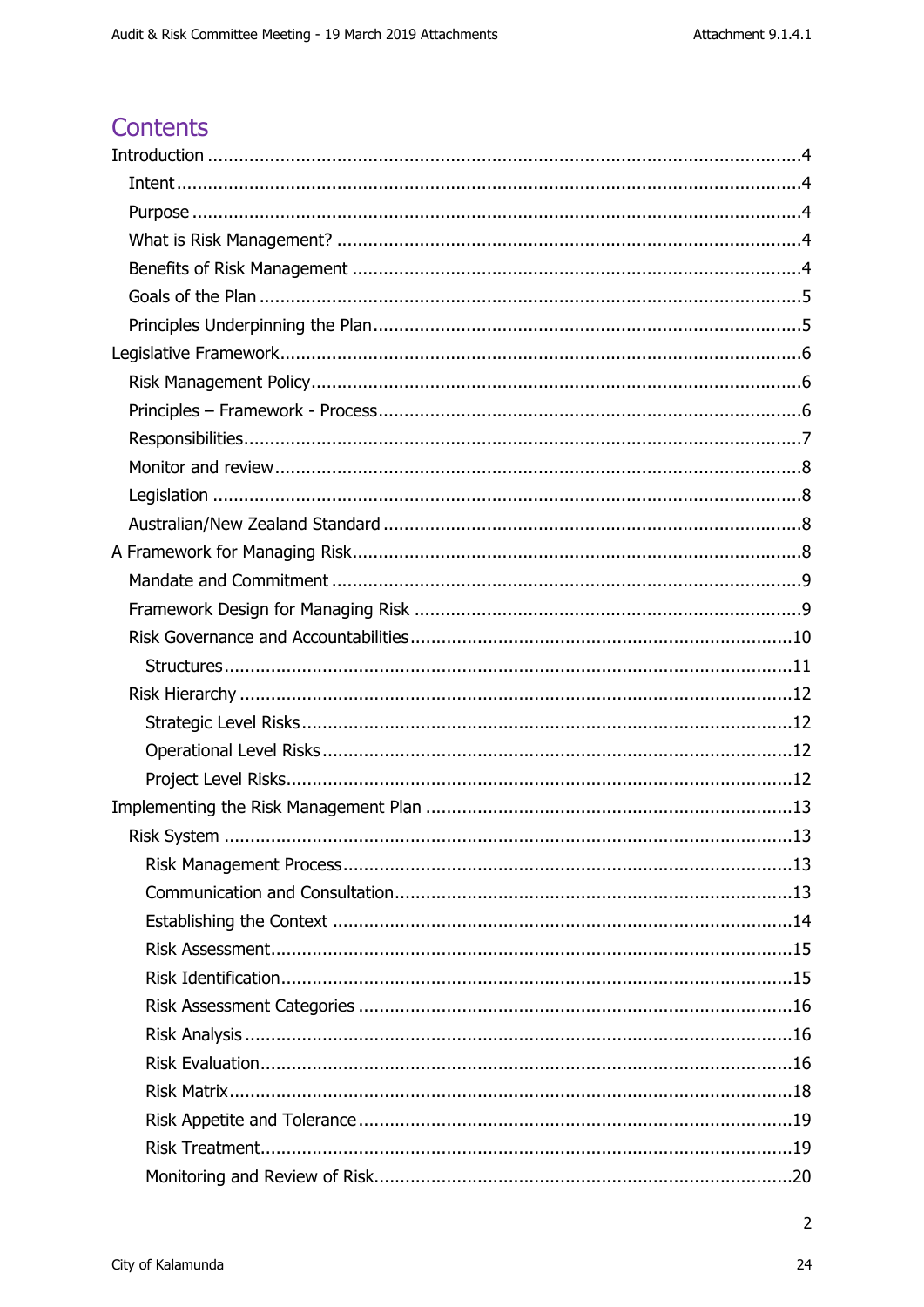| B: Example of Completed template for inclusion in Reports to Council on Risk |  |
|------------------------------------------------------------------------------|--|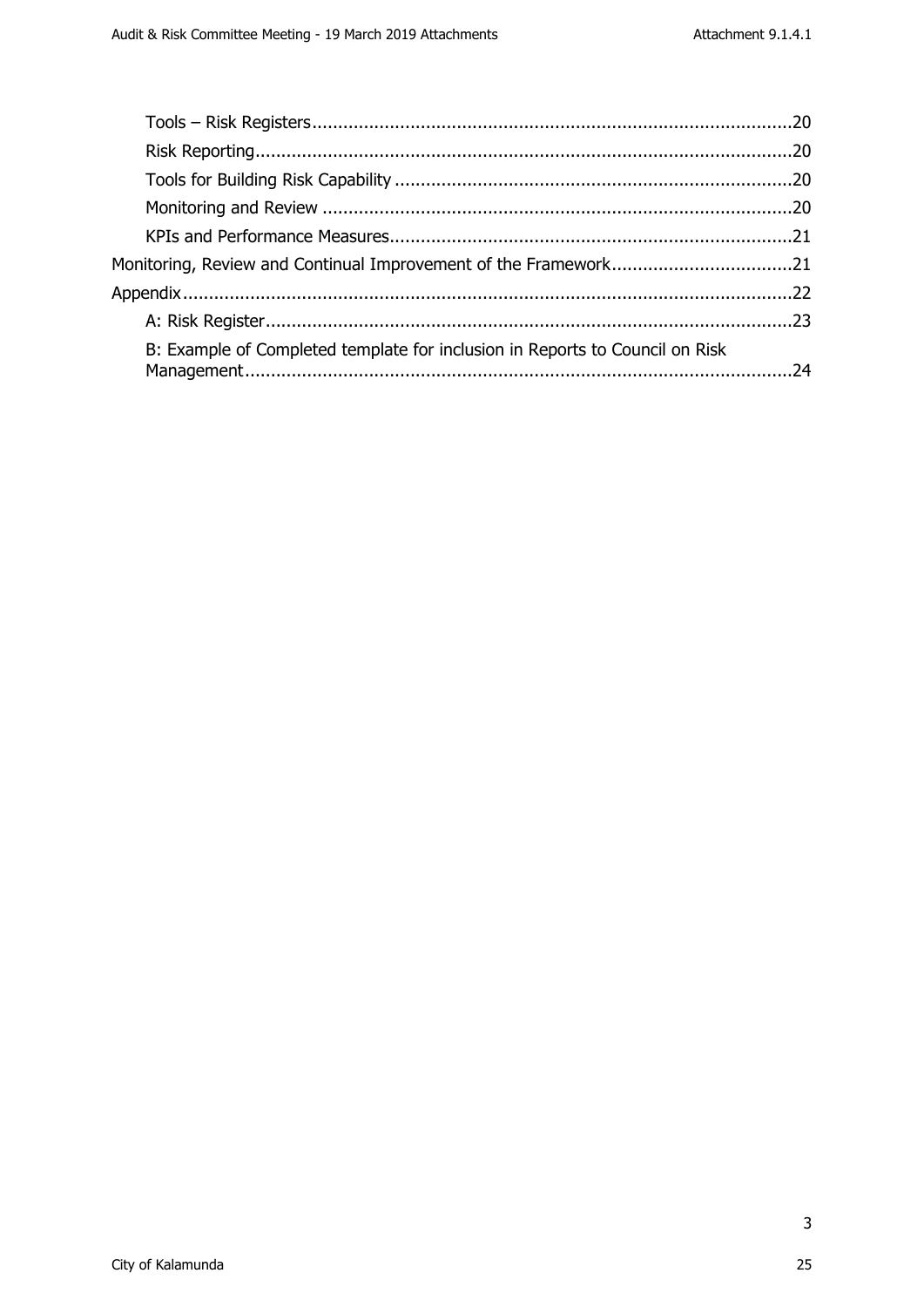# <span id="page-3-0"></span>**Introduction**

# <span id="page-3-1"></span>**Intent**

Risk Management is a core component of corporate governance and an integral part of contemporary management practices. The aim of the plan is to ensure that the Shire makes informed decisions in terms of its strategies and operations ensuring that risks and opportunities are appropriately considered.

# <span id="page-3-2"></span>**Purpose**

The Risk Management Plan identifies the manner in which the Shire manages risk to ensure that strategic, operational and project objectives are met. The Risk Management Plan identifies the process, systems and templates used by the Shire to manage risk. The Risk Management Plan is structured around AS/NZS/ISO 31000:2009, and the requirements under the *Local Government (Audit) Regulations 1996.*

## <span id="page-3-3"></span>**What is Risk Management?**

A risk is defined as the effect of uncertainty (either positive or negative) on business objectives.

Risk management is the coordination of activities that directs and controls the organisation with regard to risks. It is commonly accepted that risk management involves both the management of potentially adverse effects as well as the realisation of potential opportunities.

In performing daily activities, risk management can be described as the collection of deliberate actions and activities carried out at all levels to identify, understand and manage risk in order to achieve the objectives of the Shire.

# <span id="page-3-4"></span>**Benefits of Risk Management**

The benefits of risk management embedded in all aspects of management are:

- effective management of adverse events or opportunities that impact on our purpose and objectives
- ability to make informed decisions regarding management of potential negative effects of risk and take potential advantage of opportunities
- improved planning and performance management processes enabling a strong focus on core business service delivery and implementation of business improvements
- ability to direct resources to risks of greatest significance or impact
- improvement in culture of the organisation enhancing staff capacity to understand their role in contributing to the achievement of objectives
- greater organisational efficiencies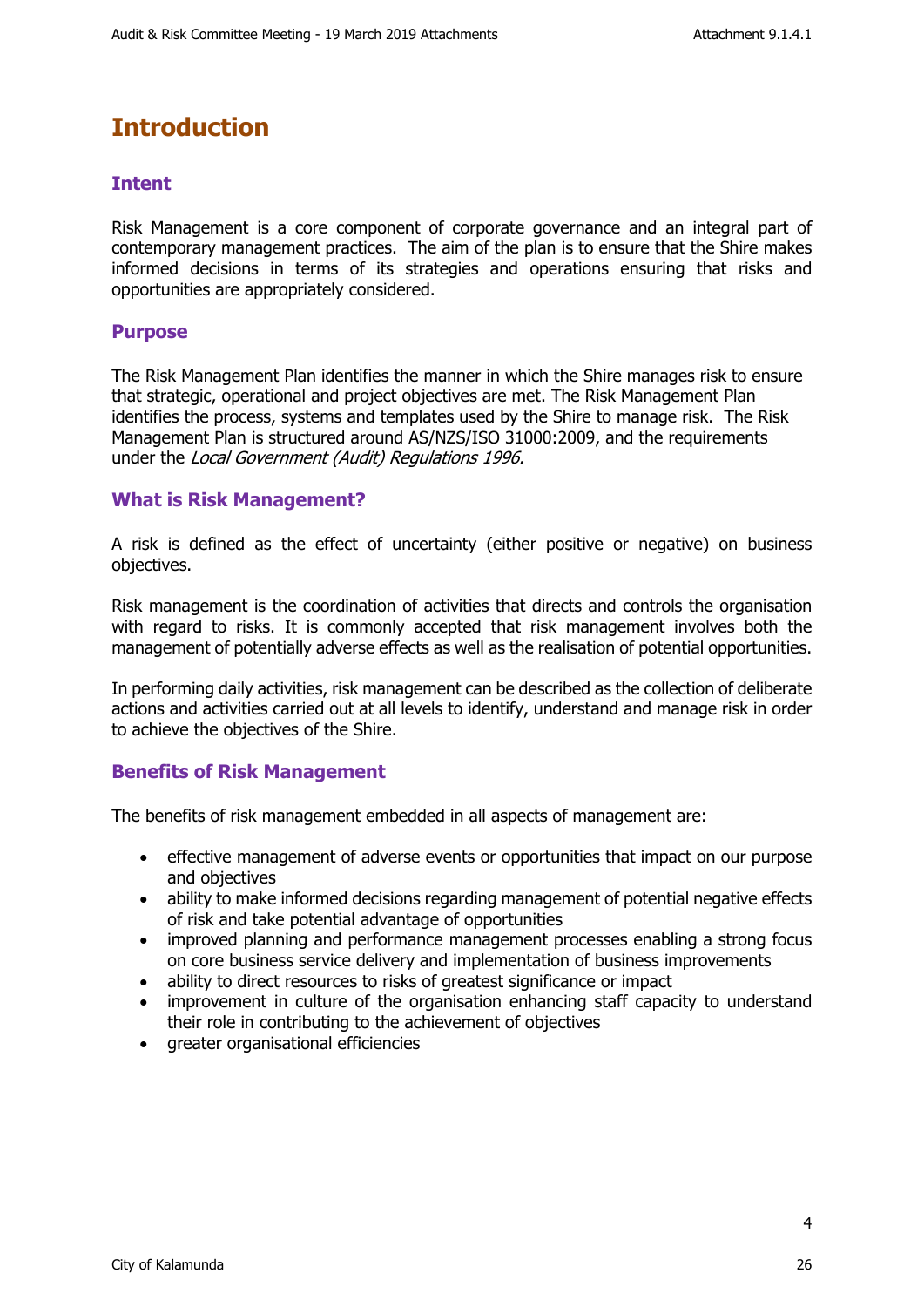# <span id="page-4-0"></span>**Goals of the Plan**

The Plan aims to:

- integrate risk management within the Shire's performance management cycle
- communicate the benefits of risk management
- convey the Shire's policy, approach and attitude to risk management
- set the scope and application of risk management within the organisation
- **•** establish the roles and responsibilities for managing risk
- set out a consistent approach for managing risk across the organisation, aligned with relevant standards and industry best practice
- detail the process for escalating and reporting risk
- convey the Shire's commitment to the periodic review and verification of the Risk Management Plan and its continual improvement
- describe the resources available to assist those with accountability or responsibility for managing risks
- ensures the Shire meets its risk reporting obligations
- manages the identifiable business risks relevant to financial reporting
- whether the risk is a risk of fraud
- whether the risk is related to recent significant economic, accounting or other developments and therefore requires special attention
- the complexity of transactions
- whether the risk involves significant transactions with related parties

# <span id="page-4-1"></span>**Principles Underpinning the Plan**

The Australian Standard for Risk Management – Principles and guidelines (AS/NZ ISO 31000:2009) is based on 11 best practice principles. These principles underpin the Plan and guide how to effectively and efficiently manage risk at all levels.

- **1. Creating and protecting value –** risk management contributes to the achievement of the Shire's objectives and improves performance in areas such as corporate governance, program and project management, and employee health and safety.
- **2. An integral part of all organisational processes**  risk management is not a stand-alone activity performed in isolation. Rather, it is an integral part of our governance and accountability framework, performance management, planning and reporting processes.
- **3. Part of decision making**  risk management aids decision-makers to make informed choices, prioritise activities and identify the most effective and efficient course of action.
- **4. Explicitly addressing uncertainty**  risk management identifies the nature of uncertainty and how it can be addressed through a range of mechanisms, such as sourcing risk assessment information and implementing risk controls.
- **5. Systemic, structural and well timed**  risk management contributes to efficiency and to consistent, comparable and reliable results.
- **6. Based on the best available information** risk management should draw on diverse resources of historic data, expert judgement and stakeholder feedback to make evidence-based decisions. As decision-makers, we should be cognisant of the limitations of data, modelling and divergence amongst experts.
- **7. Tailored**  risk management aligns with the internal and external environment within which the Shire operates, and in the context of its risk profile.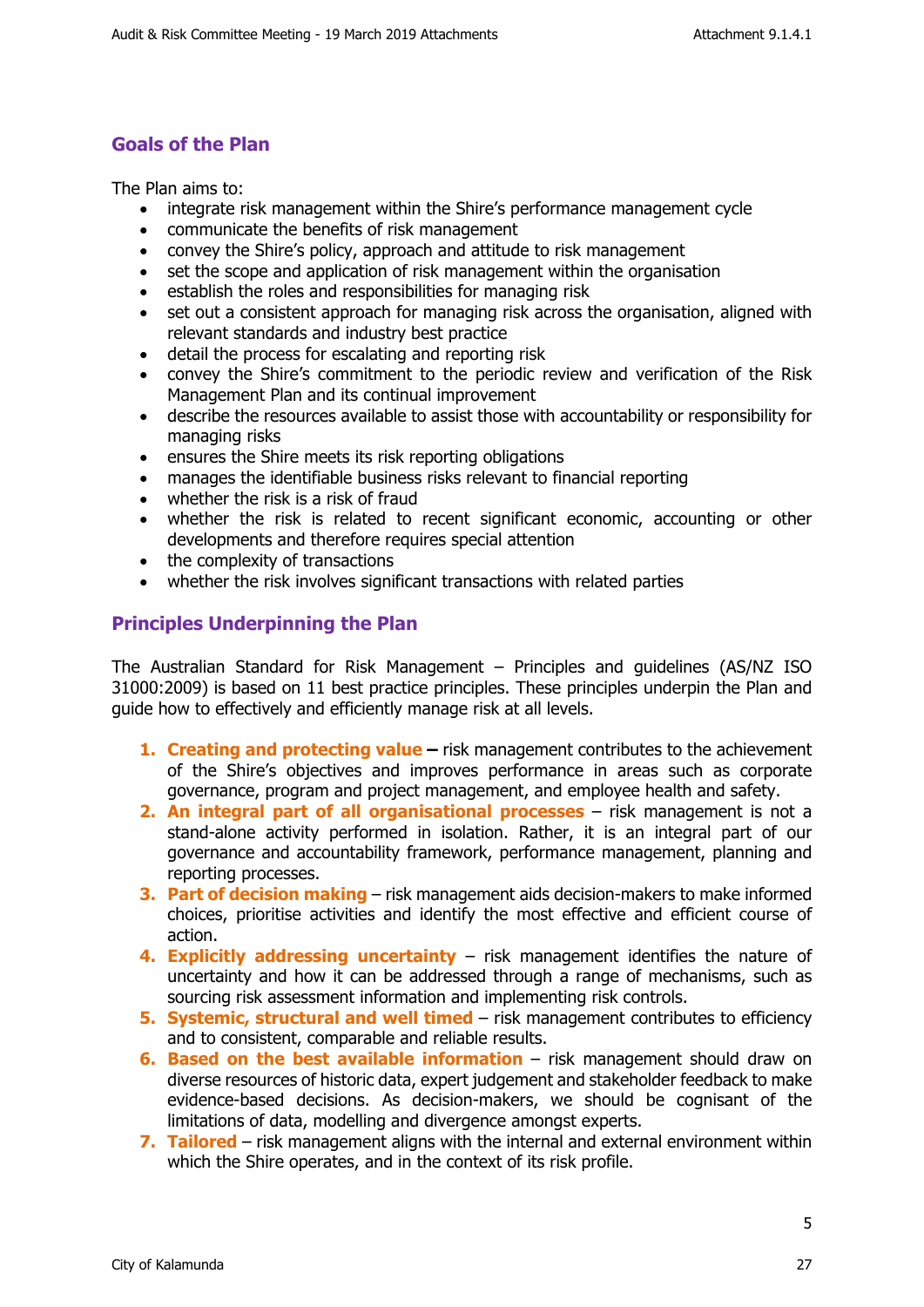- **8. Human and cultural factors** risk management recognises that the capabilities, perceptions and aims of people (internal and external) can aid or hinder the achievement of objectives.
- **9. Transparent and inclusive** risk management requires appropriate and timely involvement of stakeholders to ensure that it stays relevant and up to date. Involving stakeholders in decision making processes enables diverse views to be taken into account when determining risk criteria.
- **10.Dynamic, interactive and responsiveness to change**  risk management responds swiftly to both internal and external events, changes in the environmental context and knowledge, results of monitoring and reviewing activities, new risks that emerge and others that change or disappear.
- **11. Continual improvement of the organisation** risk management facilitates continuous improvement of our operation by developing and implementing strategies to improve risk management maturity.

# <span id="page-5-0"></span>**Legislative Framework**

# <span id="page-5-1"></span>**Risk Management Policy**

## **Intent**:

The Shire of Kalamunda is committed to organisation-wide risk management principles, systems and processes that ensure consistent, efficient, and effective assessment of risk in all planning, decision making and operational processes. This will ensure compliance with the Financial Reporting, Budgeting and Integrated Planning requirements of the *Local Government Act (1995)*, *Local Government (Financial Management) Regulations 1996* and the *Local Government (Audit) Regulations 1996.*

The *Local Government (Audit) Regulations 1996* includes a review by the Chief Executive Officer on the appropriateness and effectiveness of the local governments systems in regard to risk management, internal control and legislative compliance, and reporting the results to the Audit and Risk Committee for consideration of that review, to the Council.

# **Definition of Risk**:

AS/NZS ISO 31000:2009 defines risk as "the effect of uncertainty on objectives."

- A risk is often specified in terms of an event or circumstance and the consequences that may flow from it. An effect may be positive, negative, or a deviation from the expected. An objective may be financial, related to health and safety, or defined in other terms.
- Definition of Risk Management: the application of coordinated activities to direct and control an organisation with regard to risk.

## <span id="page-5-2"></span>**Principles – Framework - Process**

The Shire of Kalamunda considers risk management to be an essential management function in its operations. They recognise that the risk management responsibility for managing specific risks lies with the person who has the responsibility for the function, service or activity that gives rise to that risk. The Shire is committed to the principles, framework and process of managing risk as outlined in AS/NZS ISO 31000:2009.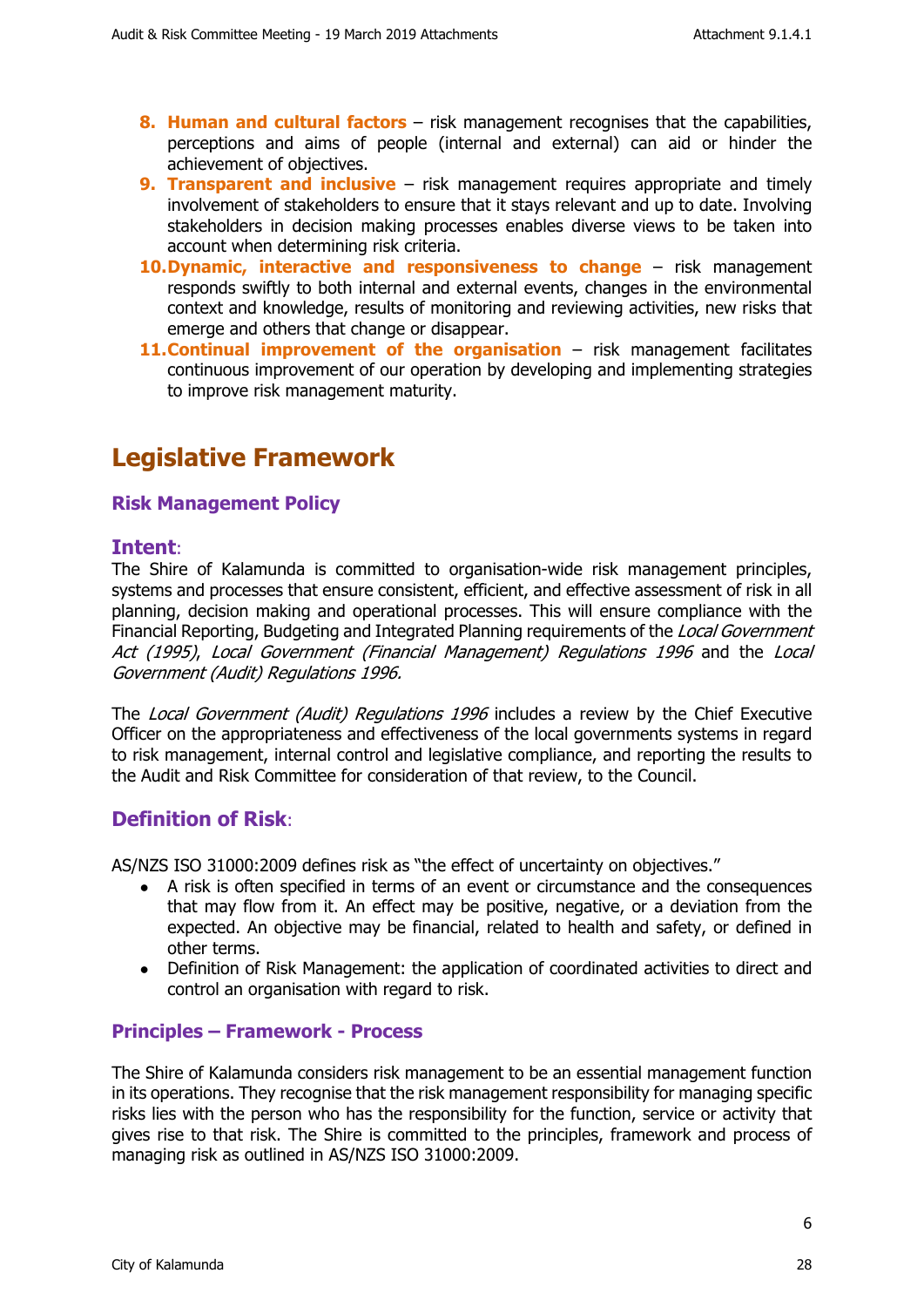The Shire of Kalamunda will manage risks continuously using a process involving the identification, analysis, evaluation, treatment, monitoring and review of risks. It will be applied to decision making through all levels of the organisation in relation to planning or executing any function, service or activity.

In particular it will be applied to:

- Strategic and operational planning
- Expenditure of large amounts of money
- New strategies and procedures
- Management of projects, tenders and proposals
- Introducing significant change
- The management of sensitive issues.
- The achievement of organisational goals and objectives.
- Compliance with Local Government Act (1995), Local Government (Audit) Regulations 1996
- The ongoing health and safety of all employees at the workplace
- Ensuring public safety within the Council's jurisdiction is not compromised
- Limited loss or damage to property and other assets
- Limited interruption to business continuity
- Positive public perception of Council and the Shire
- Application of equal opportunity principles in the workforce and the community

# <span id="page-6-0"></span>**Responsibilities**

- Executive, managers and supervisors have the responsibility and accountability for ensuring that all staff are managing the risks within their own work areas. In each of these areas, risks should be anticipated and reasonable protective measures taken.
- All managers will encourage openness and honesty in the reporting and escalation of risks.
- All staff will be encouraged to alert management to the risks that exist within their area, without fear of recrimination.
- All staff will, after appropriate training, adopt the principles of risk management and comply with all policies, procedures and practices relating to risk management.
- All staff and employees will, as required, conduct risk assessments during the performance of their daily duties. The level of sophistication of the risk assessment will be commensurate with the scope of the task and the associated level of risk identified.
- Failure by staff to observe lawful directions from supervisors regarding the management of risks and/or failure of staff to take reasonable care in identifying and treating risks in the workplace may result in disciplinary action.
- It is the responsibility of every department to observe and implement this policy in accordance with procedures and initiatives that are developed by management from time to time.
- It is the responsibility of the auditor to obtain an understanding of the local government and its environment, including its internal control, sufficient to identify and assess risks of material misstatement of the financial statements whether due to fraud or error.
- <span id="page-6-1"></span>• Council is committed morally and financially to the concept and resourcing of risk management.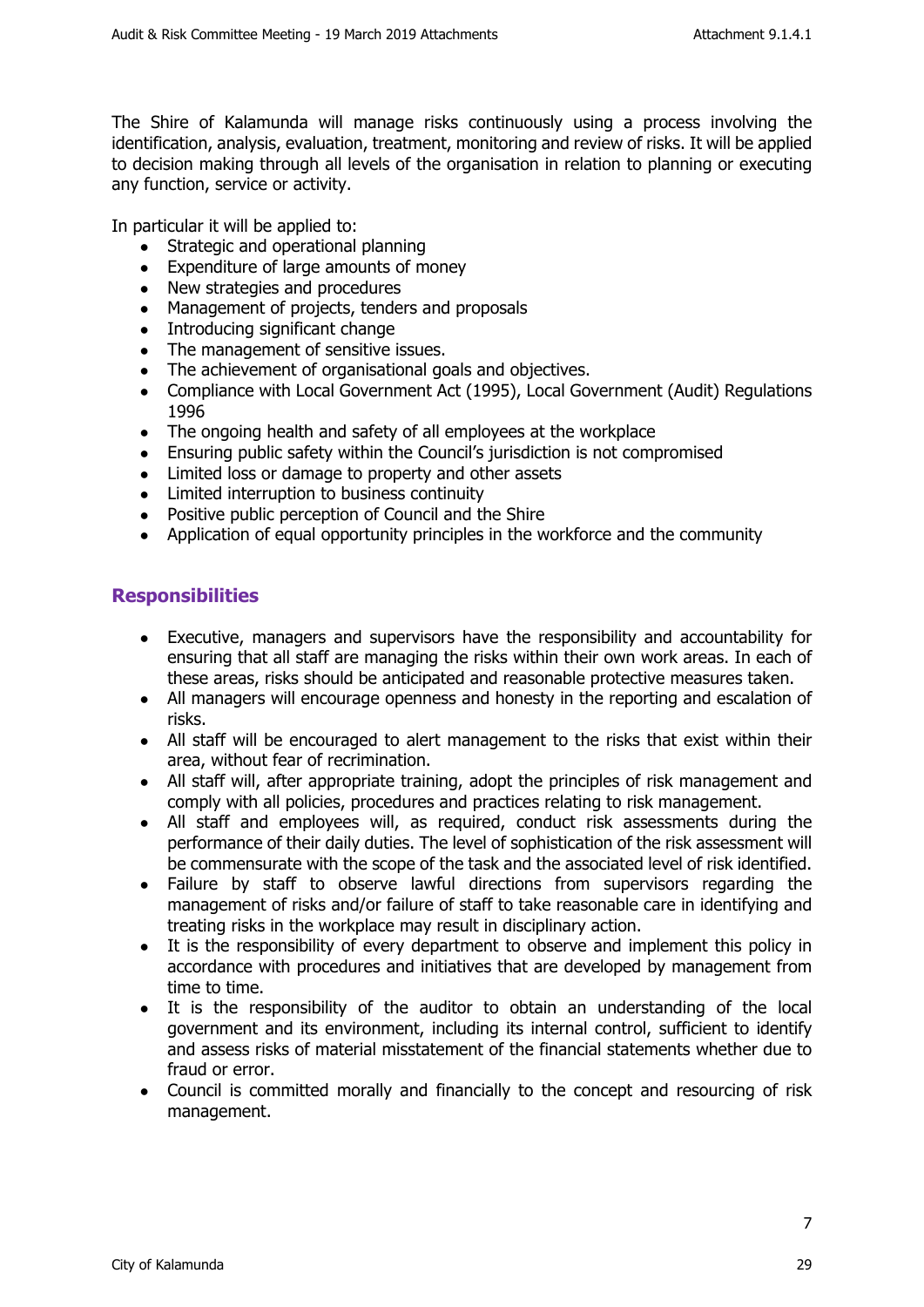## **Monitor and review**

The Organisation will implement a robust reporting and recording system that will be regularly monitored to ensure closeout of risks and identification of ongoing issues and trends.

Risk management key performance indicators, relating to both organisational and personal performance will be developed, implemented and monitored, by the Shire's Executive and Council as appropriate

|             | Name                           |
|-------------|--------------------------------|
| Date        | <b>Chief Executive Officer</b> |
| Review Date |                                |

#### **This policy is to remain in force until otherwise determined by Council.**

# <span id="page-7-0"></span>**Legislation**

- Section 5.56(1) and (2) of the *Local Government Act 1995-* Planning for the Future; Regulation 17(1) (a) of the *Local Government (Audit) Regulations: "The CEO is to review the appropriateness and effectiveness of a local government's system and procedures in relation to risk management".*
- Under regulation 17 (1) of the *Local Government (Audit) Regulations 1996 the CEO is to review the appropriateness and effectiveness of a local government's system and procedures in relation to –* 
	- *(a) risk management; and*
	- *(b) internal control; and*
	- *(c) legislative compliance.*

*17 (2) the review may relate to any or all of the matters referred to in sub regulation (1) (a),(b) and (c), but each of those matters is to be the subject at least once every 2 calendar years.*

*17 (3) The CEO is to report to the audit committee the results of that review.*

## <span id="page-7-1"></span>**Australian/New Zealand Standard**

 Alignment with the Australian/New Zealand Standard ISO 31000:2009 Risk management – Principles and guidelines (AS/NZS ISO 31000).

# <span id="page-7-2"></span>**A Framework for Managing Risk**

Risk management should be implemented by ensuring that the risk management process is applied to all relevant levels and functions of the organisation as part of its practices and processes (principles and guidelines (AS/NZS ISO 31000:2009)).

Risk Management requires strong and sustained commitment by management of the organisation as well as strategic and rigorous planning to achieve commitments at all levels (Risk management – principles and guidelines (AS/NZS ISO 31000:2009).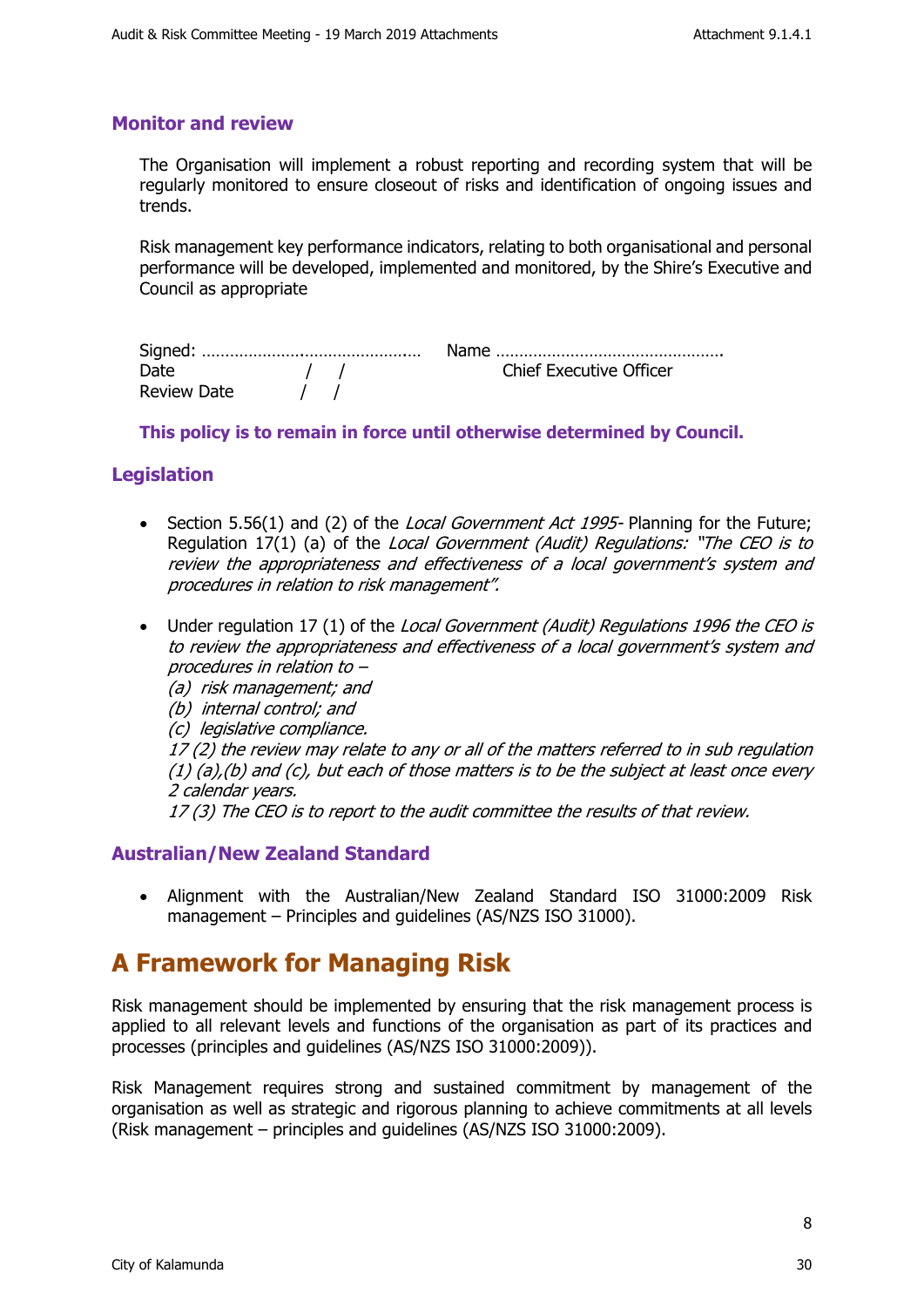

## <span id="page-8-0"></span>**Mandate and Commitment**

The introduction of risk management and ensuring its ongoing effectiveness require strong and sustained commitment by management of the organisation, as well as strategic and rigorous planning to achieve commitment at all levels. Management should:

- define and endorse the risk management policy;
- ensure that the organisation's culture and risk management policy are aligned;
- determine risk management performance indicators that align with performance indicators of the organisation;
- align risk management objectives with the strategies of the organisation;
- ensure legal and regulatory compliance

# <span id="page-8-1"></span>**Framework Design for Managing Risk**

The component of a framework for managing risk includes:

- An understanding of the organisation and its context
- **Establishing a risk management policy**
- **•** Accountability
- Integration into organisational processes
- Resources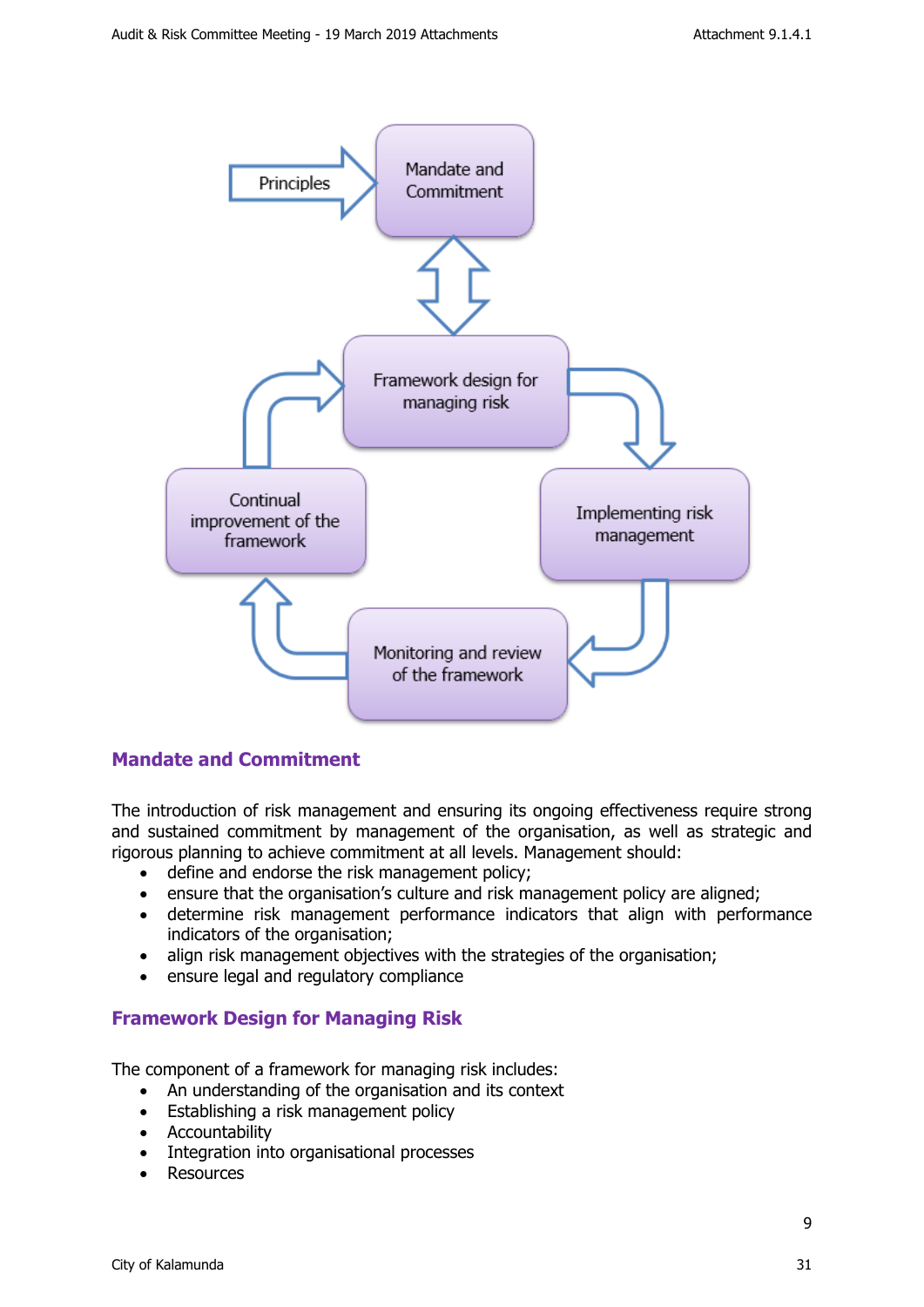- Establishing internal communication and reporting mechanisms
- Establishing external communication and reporting mechanisms



#### <span id="page-9-0"></span>**Risk Governance and Accountabilities**

Risk management is part of the Shire's strategy to promote accountability through good governance and robust business practices, which contributes to the strategic objective of creating a sustainable organisation to manage resources effectively in order to strengthen service delivery.

The Shire is committed to embedding risk management principles and practices into its organisational culture, governance and accountability arrangements, planning, information technology, engineering, community services, reporting, performance reviews, business transformation and improvement processes.

Through the framework and its supporting processes, the Shire formally establishes and communicates its risk appetite, guiding staff in their actions and ability to manage risk.

The Shire has a low appetite for risks relating to:

- health, safety and the wellbeing of staff and the community
- administration of finances and assets
- legislative compliance

There is a potentially higher appetite where benefits created by innovative concepts and ideas outweigh the risks. Benefits may include improved service delivery, and/ or increases efficiencies and effectiveness of the Shire's operations.

In accordance with the Framework, each business unit and directorate will communicate their appetite for risk as part of the risk assessment process.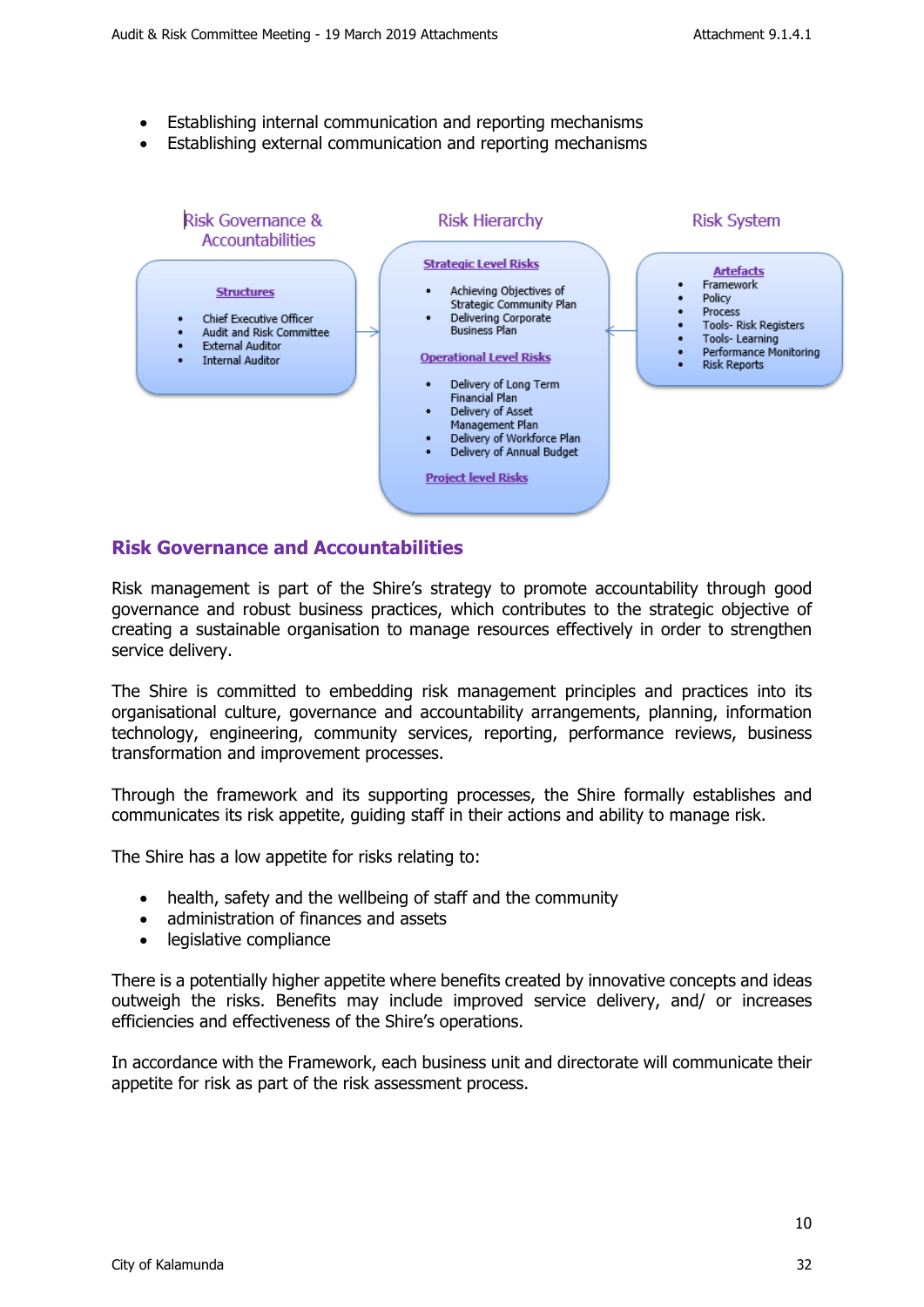To position the Shire as a risk-aware, responsive and resilient organisation, its risk management approach is directed through:

- compliance with relevant legislation, policies and procedures
- alignment with standards and better practice quides to soundly support decision making and continuous improvement or risk management practices

Effective risk management is modelled by:

- leadership demonstrated by the Chief Executive Officer and the executive management team
- staff in all work contexts through their identification, analysis, evaluation, treatment, monitoring and review of risks that may impact in achieving the Shire objectives

The scope of responsibility and accountability for risk management is the business of everyone. The success of the Shire's risk management strategy relies on all staff enacting the risk management approach outlined in this framework.

#### <span id="page-10-0"></span>**Structures**

**The Chief Executive Officer (CEO)** – under legislation the CEO is required to review the appropriateness and effectiveness of a local governments systems and procedures in relation to risk management, internal control and legislative compliance at least once in every two years and report to the audit and risk committee the results of that review.

**Audit and Risk Committee –** each local government is to establish an audit and risk committee made up of at least three or more persons with the majority to be elected members. It has an oversight role on all matters that relate to audits including the appointment of the external auditor and review of reports from the CEO, external auditor and internal auditor. The audit and risk committee supports Council in its endeavours to provide effective corporate governance and fulfil its responsibilities in relation to controlling and directing the affairs of the Shire.

**External Auditor –** is the person appointed by the local government under the Local Government Act 1995 to undertake the audit of the accounts and financial report for each financial year. An audit report and management report is then issued to the Audit and Risk Committee.

**Internal Auditor –** is a person appointed by a local government to undertake an audit of the adequacy and effectiveness of the internal control, legislative compliance, accounting systems and procedures, review of policies, procedures and risk management in accordance with an audit plan. The internal auditor is to report his findings to the CEO, and as directed by the CEO, to the Audit and Risk Committee.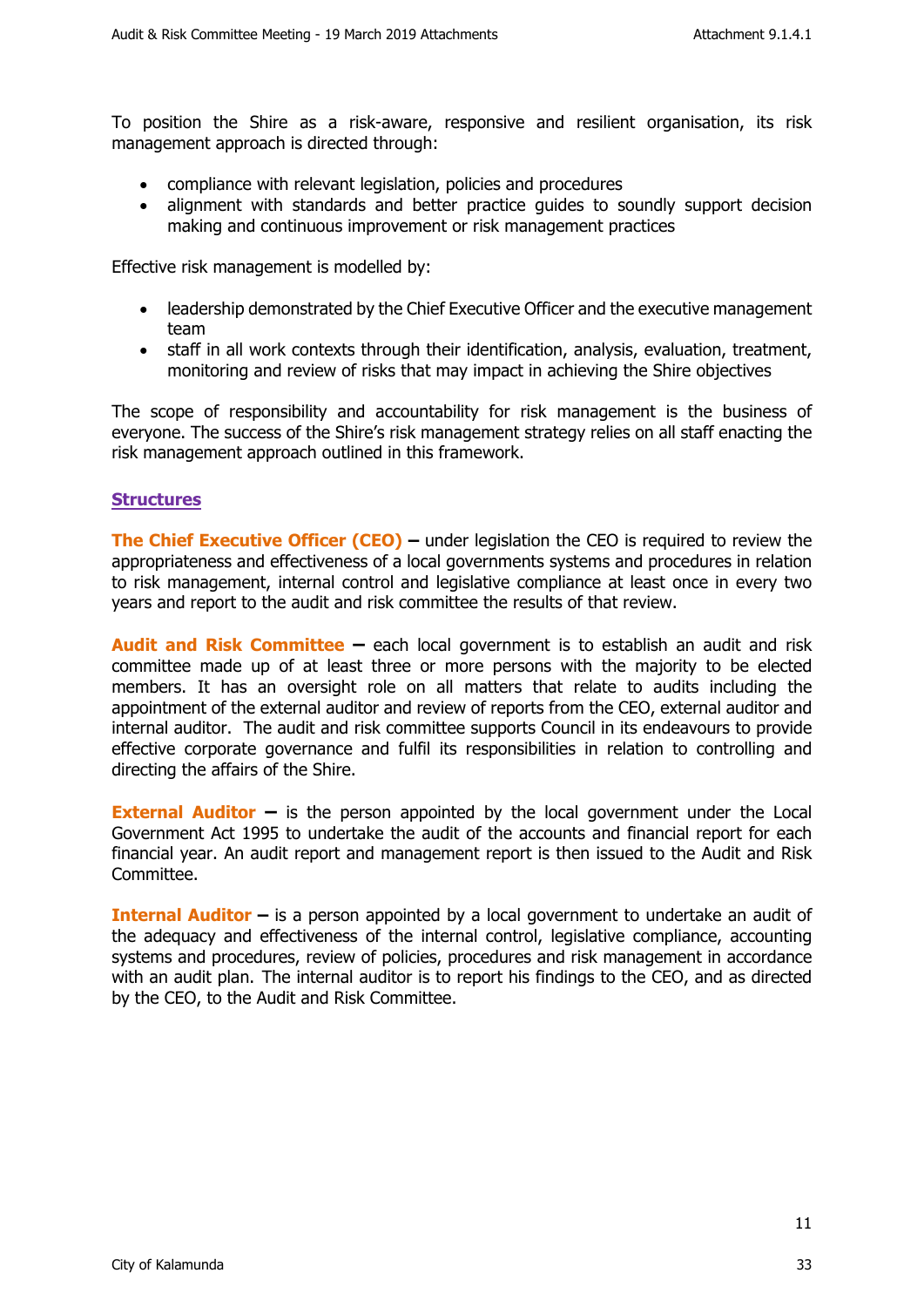# <span id="page-11-0"></span>**Risk Hierarchy**

The levels of risks can be identified at different levels depending on what activity is being assessed. These include:

#### <span id="page-11-1"></span>**Strategic Level Risks**

Strategic Level risks are associated with achieving the long term objectives of the Shire. These risks can be of an internal or external nature and they are usually controlled by Council and/or the Executive Management Team.

In the context of integrated Planning and Reporting, Strategic Level Risks may include:

- Risks associated with achieving the objectives of the Strategic Community Plan:
	- Effective engagement with the community
	- Equity in involvement
	- Transparency of process
	- Integration of informing strategies
	- Organisational acceptance of Strategic Community Plan
- Risks associated with delivering the Corporate Business Plan:
	- Impact of new assets on changes to services
	- Aligning service delivery to meet organisational objectives
	- Resourcing and sustainability
	- Alignment of local government structures and operations to support achievement of objectives.

#### <span id="page-11-2"></span>**Operational Level Risks**

Operational Level risks are associated with developing the operational plans, functions or activities of the local government. These risks have day to day impacts on the Shire and are owned and managed by the person who has responsibility for the activity to the level of delegated authority or capability.

In the context of Integrated Planning and reporting, Operational risk may include:

- Risks associated with delivery of the Long Term Financial Plan
- Risks associated with the development or delivery of the Asset Management Plan
- Risks associated with the delivery of the Workforce Plan:

#### <span id="page-11-3"></span>**Project Level Risks**

Project level risks are associated with developing or delivering projects or discreet activities. Project risks should be managed at each stage of the project by the person who has responsibility for them.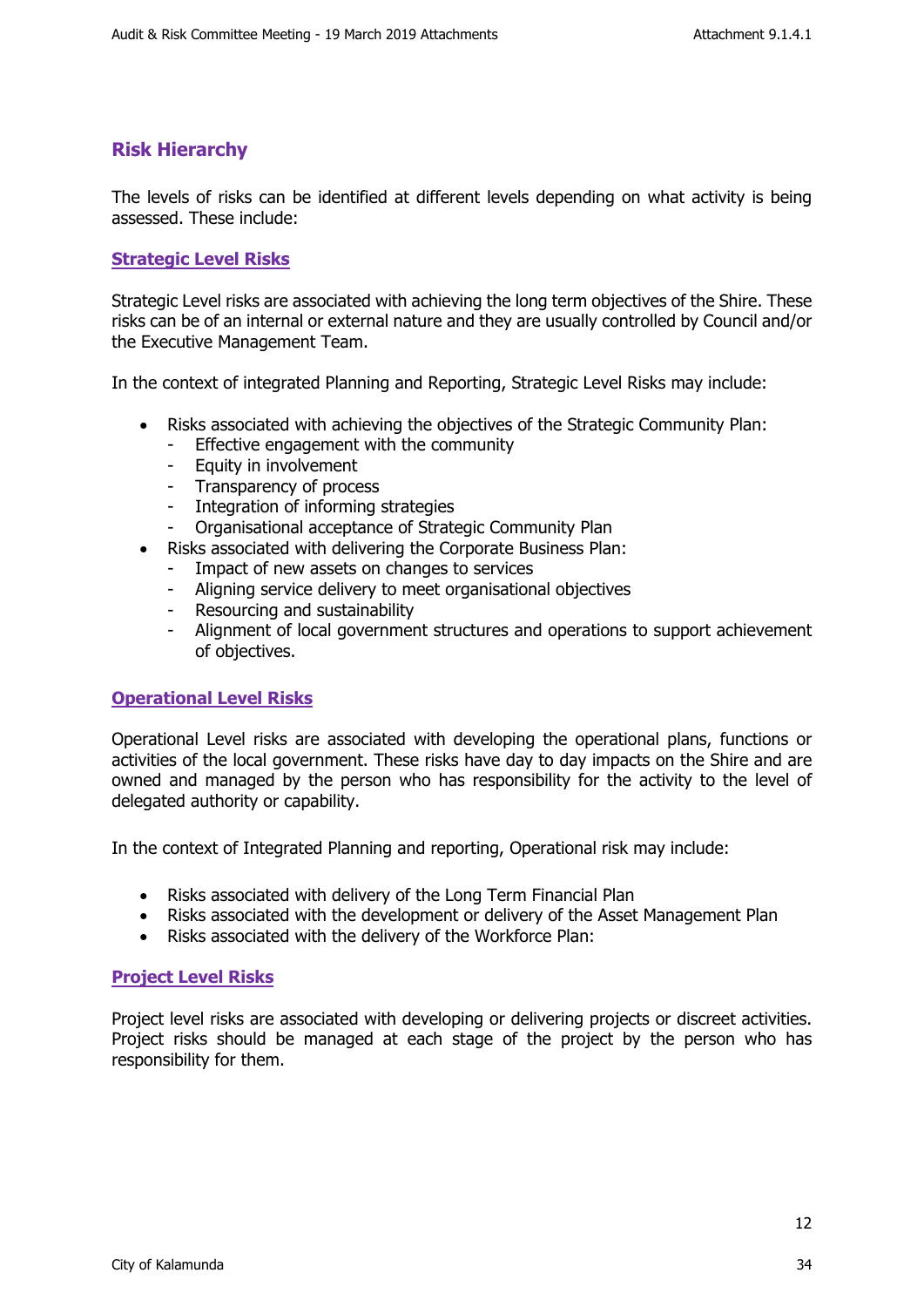# <span id="page-12-0"></span>**Implementing the Risk Management Plan**

Risk management should be implemented by ensuring that the risk management process is applied to all relevant levels and functions of the organisation as part of its practices and processes (principles and guidelines (AS/NZS ISO 31000:2009)).

# <span id="page-12-1"></span>**Risk System**

#### <span id="page-12-2"></span>**Risk Management Process**

The risk management process should be an integral part of management, embedded in the culture and tailored to the business process of the Shire. The risk management process is shown in the following diagram (AS/NZ 31000:2009)



## <span id="page-12-3"></span>**Communication and Consultation**

Communication and consultation with external and internal stakeholders must take place throughout the risk management process. Therefore plans for communication and consultation must be developed at an early stage. This will ensure that issues relating to the risk itself, its causes, its consequences (if known), and the measures being taken to treat or address them are managed.

It is an essential element of risk management as it helps stakeholders understand the basis on which decisions are made, and the reasoning behind particular actions.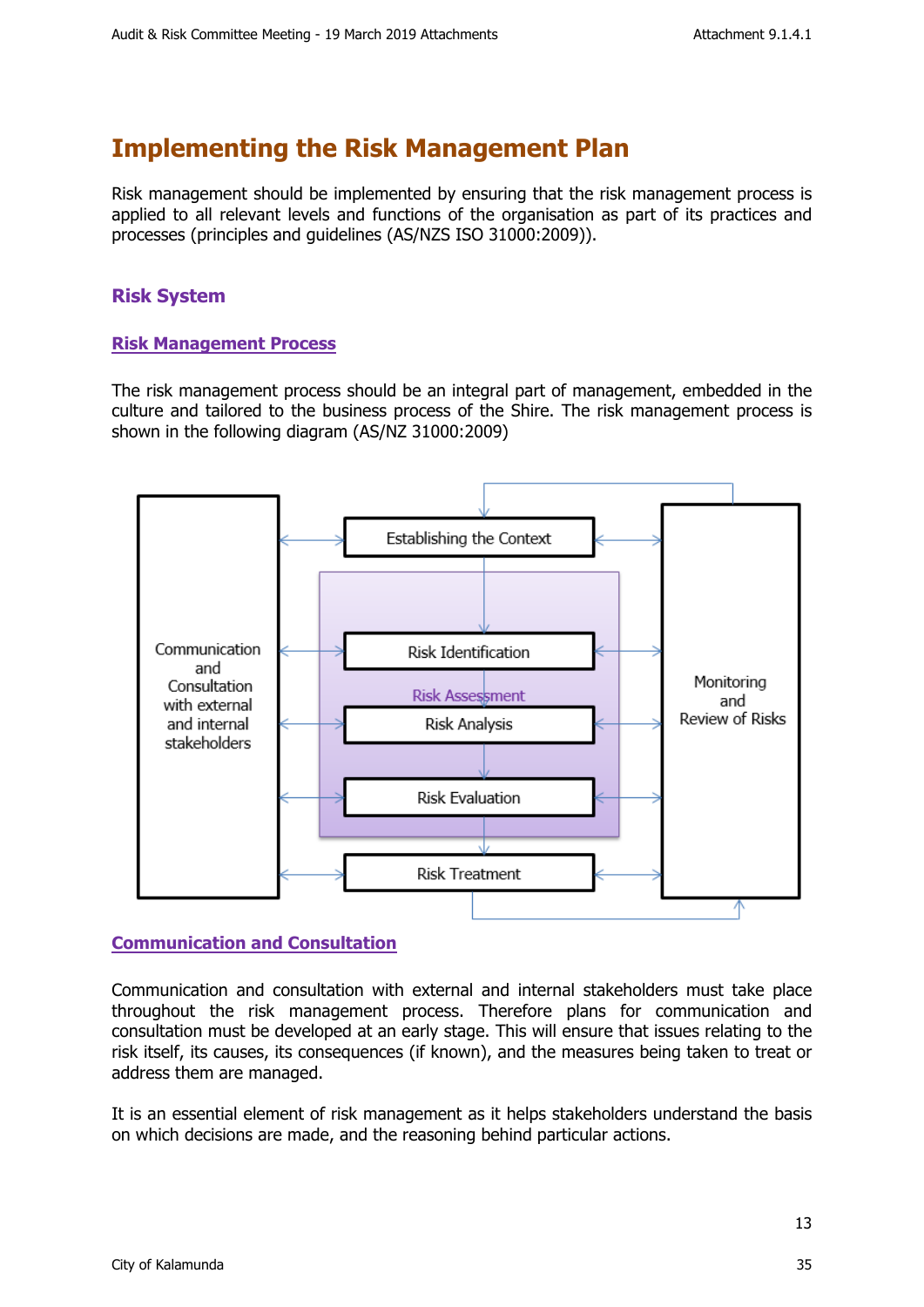Transparent clear communications throughout the process will help meet the obligations on local government for accountability and transparency.

Consulting with all stakeholders using a planned consultation process helps identify and address risks through improved understanding and backed by proper documentation.

#### <span id="page-13-0"></span>**Establishing the Context**

By establishing the context, the Shire articulates its objectives, defines the external and internal parameters to be taken into account when managing risk, and sets the scope and risk criteria for the remaining process. While many of these parameters are similar to those considered in the design of the risk management framework, when establishing the context for the risk management process, they need to be considered in greater detail and particularly how they relate to the scope of the particular risk management process.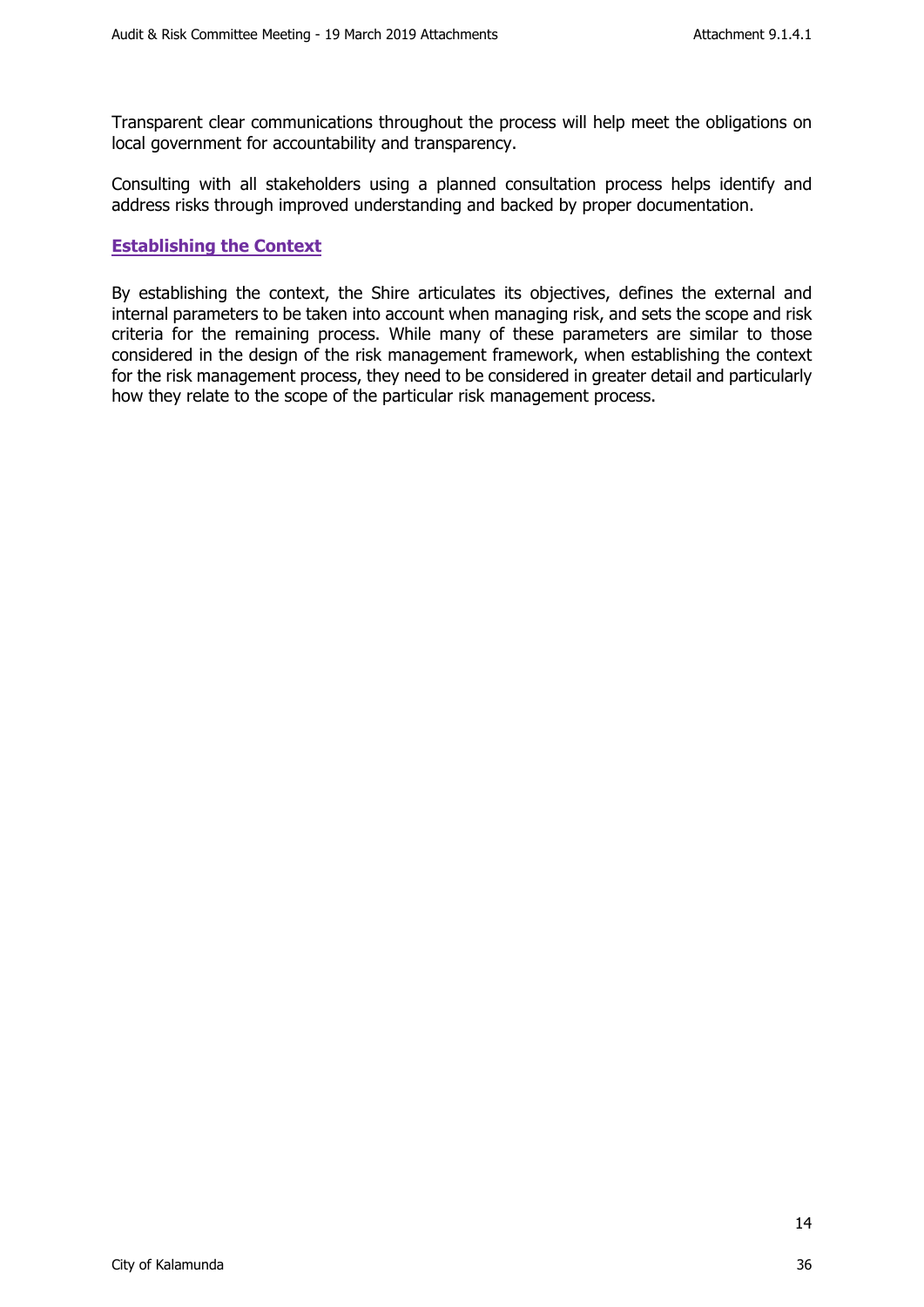#### <span id="page-14-0"></span>**Risk Assessment**

Risk assessment is the overall process of risk identification, risk analysis and risk evaluation. It includes the following components:

- **Establishing the context**
- **Identification of the risk**
- Analysing the level of risk and establishing whether it meets acceptable levels of tolerance
- Evaluating the risk in relation to the benefits it may provide
- Consideration on whether there are ways to mitigate risk and the treatment of risk.

#### <span id="page-14-1"></span>**Risk Identification**

The Shire will identify sources of risk, areas of impact, events including changes in circumstances) and their causes and their potential consequences. The aim of this step is to generate a comprehensive list of risks based on those events that might create, enhance, prevent, degrade, accelerate or delay the achievements of those objectives. It is also important to identify any risks associated with not pursuing an opportunity.

The techniques used to identify risks associated with the development, transition and operation of the SOK include:

<span id="page-14-2"></span>

| <b>Activity</b>                       | Detail / timeframe                                 | <b>Participants</b>    |
|---------------------------------------|----------------------------------------------------|------------------------|
| Strategic risk assessment as part of  | In planning processes and                          | Council, Executive     |
| the decision making process           | phased implementation                              | and key                |
|                                       | timelines                                          | <b>stakeholders</b>    |
| Corporate risk analysis               | In annual planning cycle and at Council, Executive |                        |
|                                       | key review points                                  | and key                |
|                                       |                                                    | <b>stakeholders</b>    |
| Operational risk analysis             | Agenda item on all regular                         | All relevant Elected   |
|                                       | Council, project, committee and Members and        |                        |
|                                       | staff team meetings                                | <b>Officers</b>        |
| Internal and external Emergency       | As required                                        | Executive, relevant    |
| <b>management</b>                     |                                                    | staff and LEMC         |
| <b>Business Continuity</b>            | Ongoing with regular review                        | All relevant Elected   |
|                                       |                                                    | Members and Staff      |
| Review of current risk treatments and | Annually and as relevant                           | All relevant Elected   |
| assessment of future organisational   |                                                    | Members and            |
| and project plans in relation to risk |                                                    | <b>Officers</b>        |
| Incident / Issue reporting,           | When reported and monthly                          | All relevant staff and |
| investigation and review              |                                                    | stakeholders           |
| Feedback processes                    | Ongoing                                            | All relevant staff and |
|                                       |                                                    | key stakeholders       |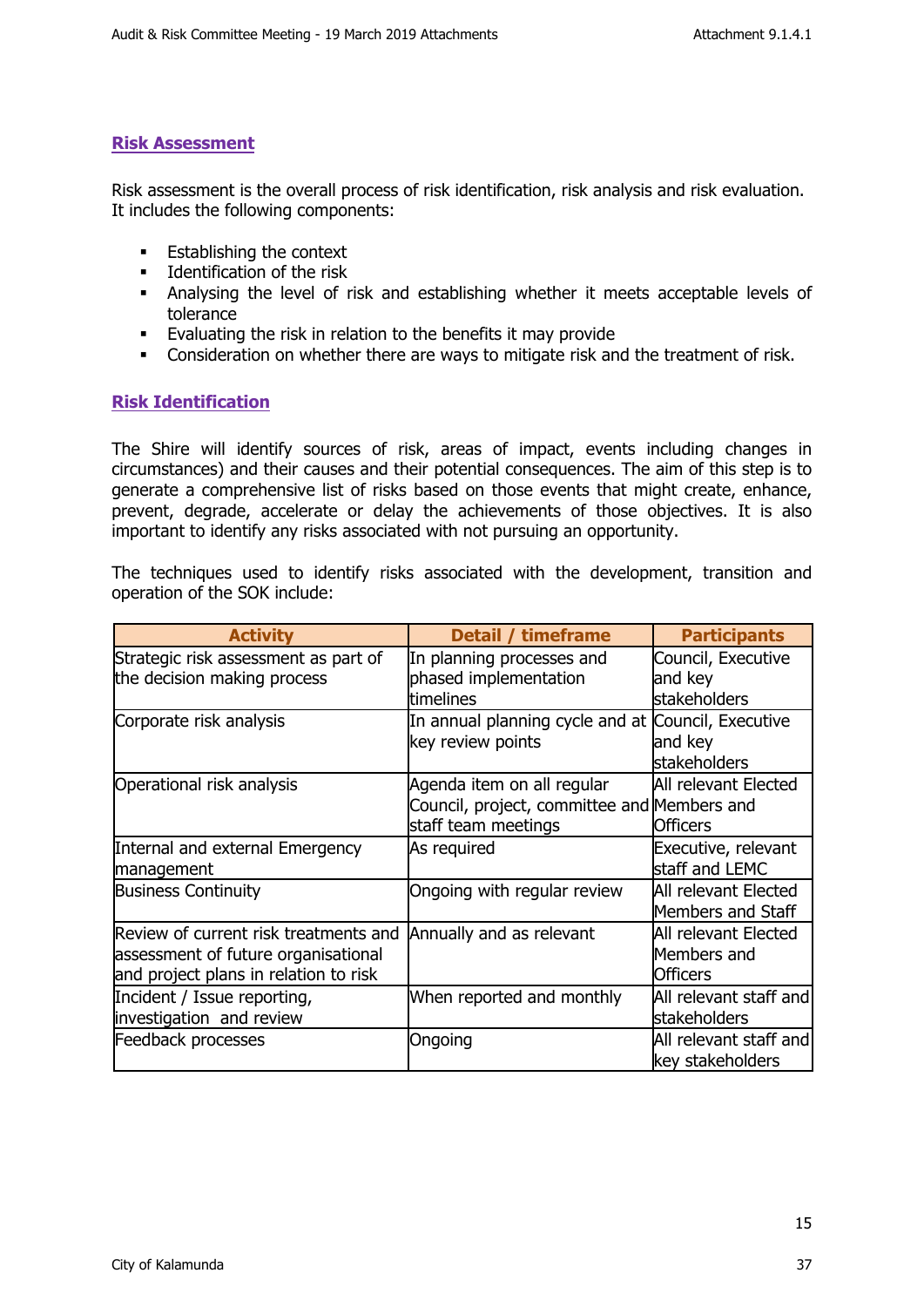#### **Risk Assessment Categories**

- Financial
- Health
- Reputation
- Operation
- Environment
- Compliance
- Project

#### <span id="page-15-0"></span>**Risk Analysis**

Risk analysis involves developing an understanding of risk. Risk analysis provides an input to risk evaluation and informs decisions on whether risks need to be treated, and on the most appropriate risk treatment strategies and methods. Risk analysis can also provide an input into making decisions where choices must be made and the options involve different types and levels of risk.

#### <span id="page-15-1"></span>**Risk Evaluation**

The purpose of risk evaluation is to assist in making decisions, based on the outcomes of risk analysis, about which risks need treatment and the priority for treatment implementation.

Risk evaluation involves comparing the level of risk found during the analysis process with risk criteria established when the context was considered. Based on this comparison, the need for treatment can be considered.

The Shire has a low appetite for risks relating to:

- health, safety and the wellbeing of staff and the community
- administration of finances and assets
- legislative compliance

There is a potentially higher appetite where benefits created by innovative concepts and ideas outweigh the risks. Benefits may include improved service delivery, and/ or increases efficiencies and effectiveness of the Shire's operations.

Risk should be evaluated on the basis of materiality consideration to other matters including:

- financial
- health and safety
- reputation
- operation
- environment
- compliance
- project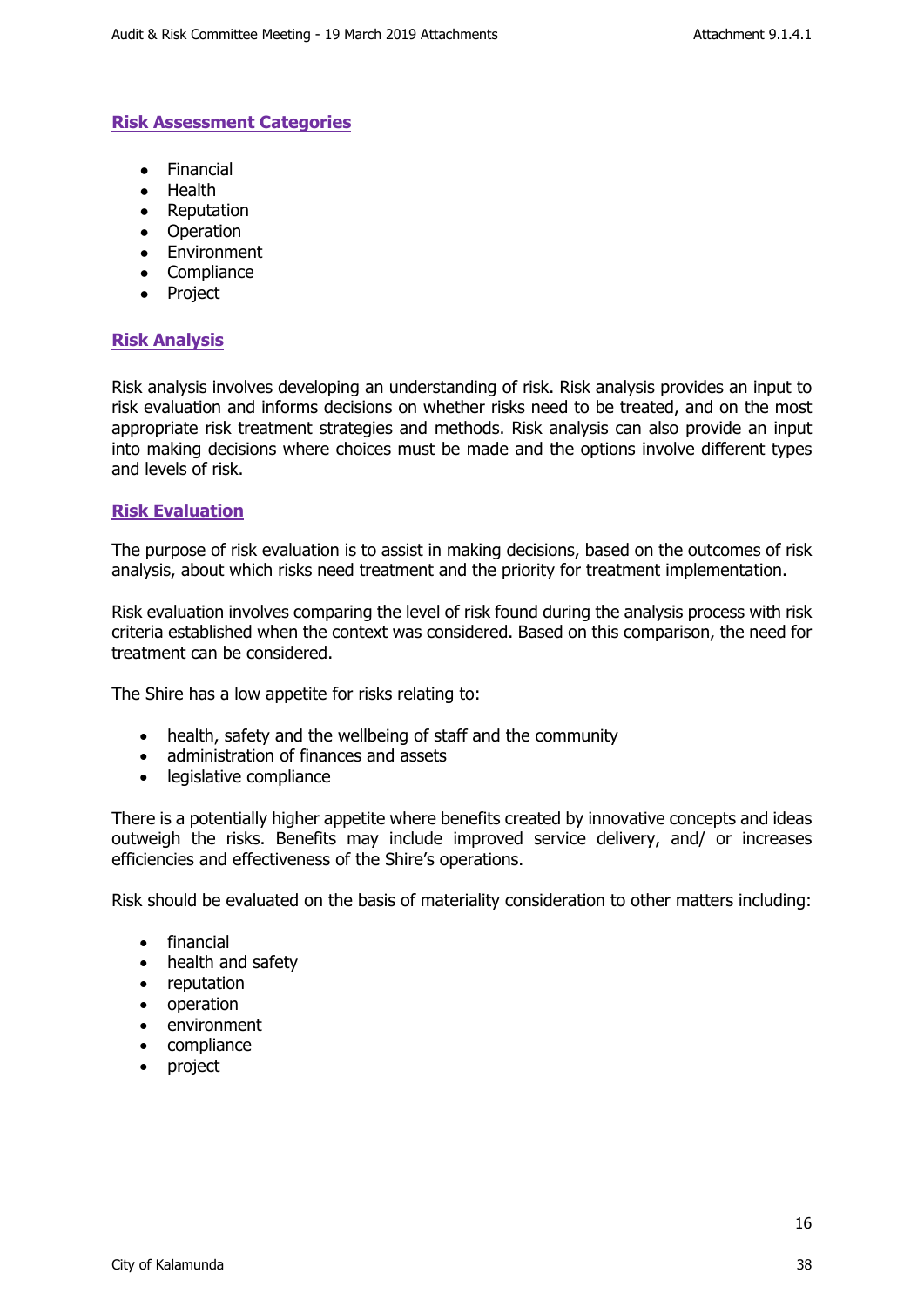The following chart provides examples to assist in the evaluation process in establishing whether risks are considered to be:

- insignificant immaterial and less than a \$10,000 financial impact, a minor breach of policy and will result in no health, safety or reputational impacts of the Shire
- moderate financial effect of between \$10,000 and \$100,000, may result in minor injury and low reputational impact but can be contained within the Shire
- significant financial impact of between \$100,000 and \$500,000, may result in moderate reputational impact, compliance breach requiring internal investigation
- major financial impact of between \$500,000 and \$1 million, resulting in serious injury, substantial reputational damage, compliance breach requiring external investigation
- critical financial impact greater than \$1 million, potential fatality or permanent disability widespread reputational damage, significant compliance breach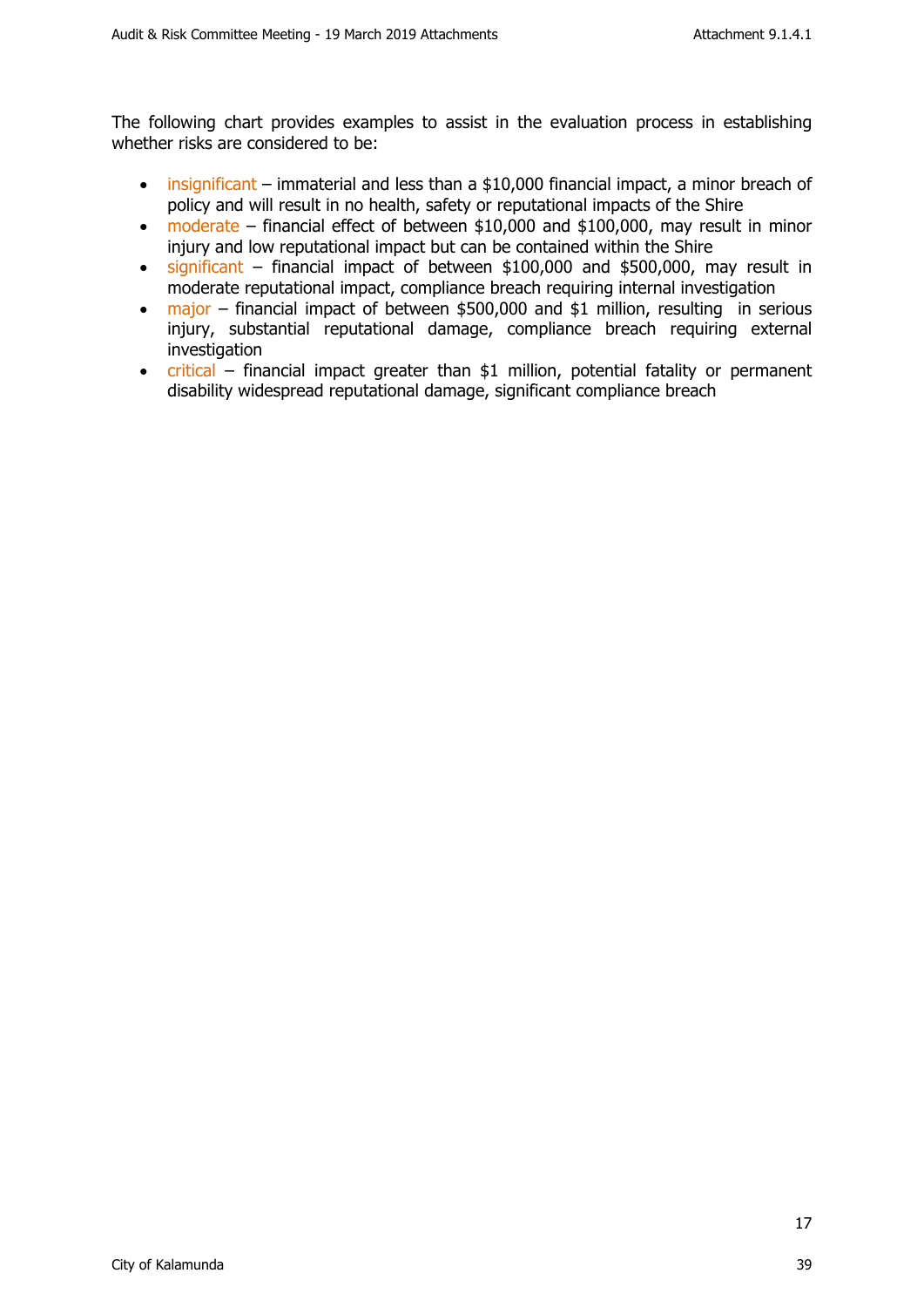<span id="page-17-0"></span>

|                          |                                                                       |                                                                                                                                                     |                                                   |                                                                                                                                         |                                                                                                                                                        |                                                                                                                                                                                     |               |                                                    |                                   | <b>LIKELIHOOD</b>                  |                                                 |                                               |
|--------------------------|-----------------------------------------------------------------------|-----------------------------------------------------------------------------------------------------------------------------------------------------|---------------------------------------------------|-----------------------------------------------------------------------------------------------------------------------------------------|--------------------------------------------------------------------------------------------------------------------------------------------------------|-------------------------------------------------------------------------------------------------------------------------------------------------------------------------------------|---------------|----------------------------------------------------|-----------------------------------|------------------------------------|-------------------------------------------------|-----------------------------------------------|
|                          |                                                                       | <b>CITY OF KALAMUNDA RISK MATRIX 2016</b>                                                                                                           |                                                   |                                                                                                                                         |                                                                                                                                                        |                                                                                                                                                                                     |               | < once in<br>15years                               | At least<br>once in<br>10 years   | At least<br>once in 3<br>years     | At least once<br>per year                       | More than<br>once per year                    |
|                          |                                                                       |                                                                                                                                                     |                                                   | <b>CONSEQUENCE</b>                                                                                                                      |                                                                                                                                                        |                                                                                                                                                                                     |               | May occur, only<br>in exceptional<br>circumstances | Could<br>occur at<br>some<br>time | Should<br>occur at<br>some<br>time | Will probably<br>occur in most<br>circumstances | Expected to<br>occur in most<br>circumstances |
| <b>Financial</b>         | Health &<br>Safety                                                    | Reputation                                                                                                                                          | Operation                                         | <b>Environment</b>                                                                                                                      | Compliance                                                                                                                                             | Project                                                                                                                                                                             | Severity      | Rare<br>E.                                         | Unlikely<br>D                     | <b>Possible</b><br>$\mathsf{c}$    | Likely<br>B                                     | <b>Almost Certain</b><br>Α                    |
| >51M                     | Fatality or<br>permanent<br>disabling<br>injuries or<br>illness       | Substantiated,<br>public<br>embarrassment,<br>very high multiple<br>impacts, high<br>widespread<br>multiple news<br>profile, third party<br>actions | Non-<br>achievement<br>of major<br>deliverables   | Major breach of<br>legislation or<br>extensive<br>contamination and<br>environmental<br>damage requiring<br>third party<br>intervention | Breach resulting in<br>external<br>investigation or<br>third party actions<br>resulting in<br>significant tangible<br>loss and damage to<br>reputation | >50% increase in<br>cost or timeline, or<br>inability to meet<br>project objectives<br>requiring the project<br>to be abandoned or<br>redeveloped                                   | Critical      | <b>High</b>                                        | <b>Extreme</b>                    | Extreme                            | <b>Extreme</b>                                  | <b>Extreme</b>                                |
| \$500,000<br>- \$1M      | Serious<br>irreversible<br>injuries or<br>illness                     | Substantiated,<br>organisational<br>embarrassment,<br>high impact news<br>profile, third party<br>actions                                           | Non-<br>achievement<br>of major<br>deliverables   | Minor Breach of<br>legislation /<br>significant<br>contamination or<br>damage requiring<br>third party<br>assistance                    | Breach resulting in<br>external<br>investigation or<br>third party actions<br>resulting in<br>tangible loss and<br>some<br>damage to<br>reputation     | $20 - 50$ % increase<br>in time or cost or<br>significant variation<br>to scope or objective<br>requiring restructure<br>of project and Senior<br>Management or<br>Council approval | Major         | <b>High</b>                                        | <b>High</b>                       | <b>Extreme</b>                     | <b>Extreme</b>                                  | Extreme                                       |
| \$100,000<br>\$500,000   | Injuries or<br>illness that<br>could lead to<br>a Lost Time<br>Injury | Substantiated,<br>public<br>embarrassment,<br>moderate impact,<br>moderate news<br>profile                                                          | Significant<br>delays to<br>major<br>deliverables | Environmental<br>damage requiring<br>restitution or<br>internal clean up                                                                | Breach requiring<br>internal<br>investigation,<br>treatment or<br>moderate damage<br>control                                                           | 10-20 % increase in<br>time or cost or<br>variation to scope or<br>objective requiring<br>Senior Management<br>approval                                                             | Significant   | <b>Medium</b>                                      | <b>Medium</b>                     | <b>High</b>                        | <b>High</b>                                     | <b>Extreme</b>                                |
| $$10,000 -$<br>\$100,000 | Medical<br>treatment<br>injury or<br>illness                          | Substantiated, low<br>impact, low news<br>item                                                                                                      | Inconvenient<br>delays                            | Minor damage or<br>contamination                                                                                                        | Breach of policy,<br>process or<br>legislative<br>requirement<br>requiring attention<br>of minimal damage<br>control                                   | 5-10% increase in<br>time or cost or<br>variation to scope or<br>objective requiring<br>managers approval                                                                           | Moderate      | Low                                                | Low                               | <b>Medium</b>                      | <b>High</b>                                     | <b>High</b>                                   |
| $<$ \$10,000             | First aid<br>treatment<br>injury or<br>illness                        | Unsubstantiated,<br>low impact, low<br>profile or "no news"<br>item                                                                                 | Little impact                                     | Little impact                                                                                                                           | Minor breach of<br>policy, or process<br>requiring approval<br>or variance                                                                             | Small variation to<br>cost, timelines,<br>scope or quality of<br>objectives and<br>required outcomes                                                                                | Insignificant | Low                                                | Low                               | Low                                | <b>Medium</b>                                   | <b>High</b>                                   |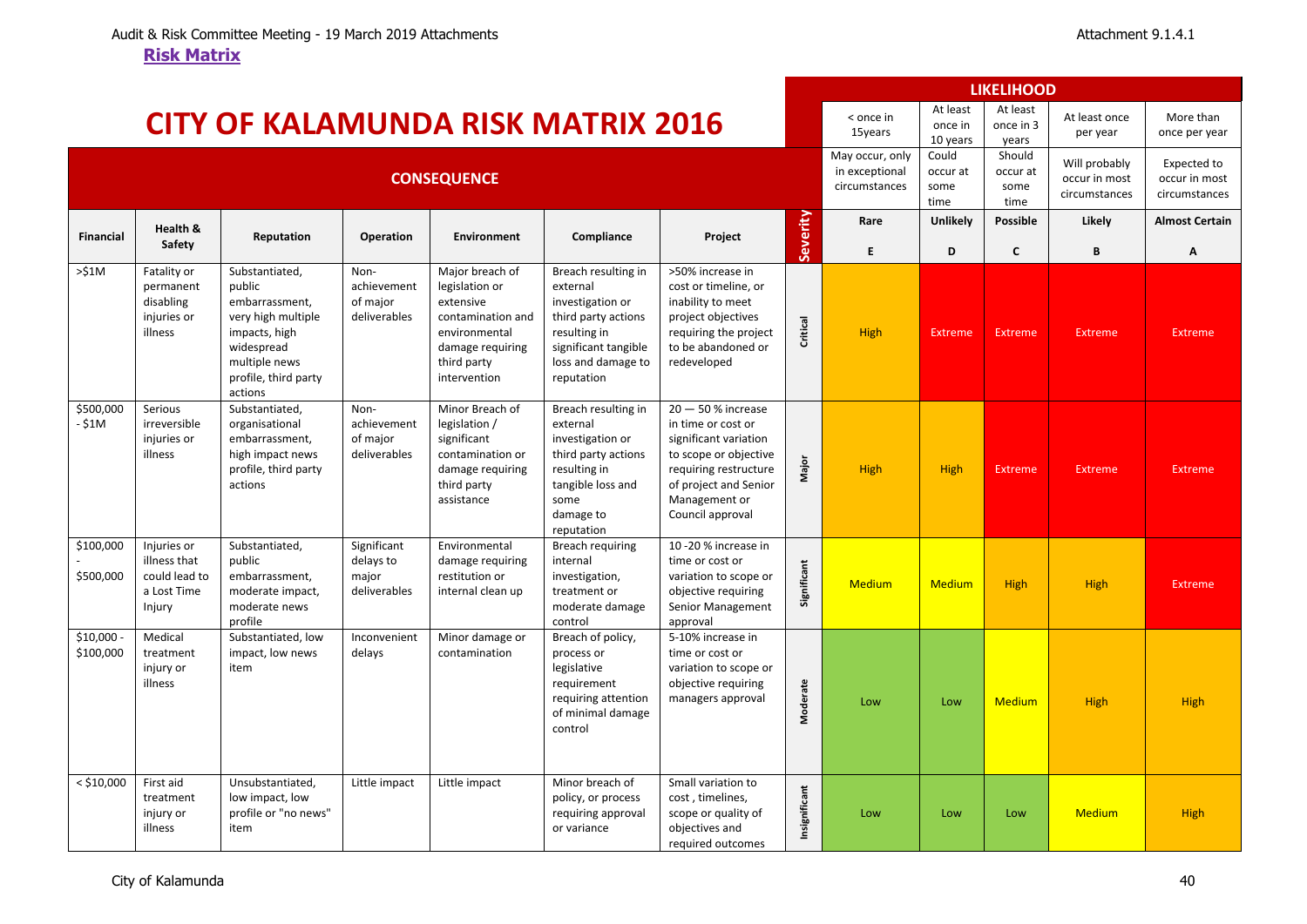## <span id="page-18-0"></span>**Risk Appetite and Tolerance**

Given that local governments have limited resources, it is important to focus on the key risks. The risk management methodology outlined below has been adapted from the Australian /New Zealand Standard on Risk Management (AS/NZ ISO 31000:2009) to provide a structured approach for the Shire. This methodology will assist in the risk management process with particular emphasis on the following:

- Identifying the key risks facing the organisation
- Assessing whether the associated internal controls are effective
- Identifying whether further controls may be required

#### **Step 1: Identify Risks**

The first step is to identify the key risks facing the Shire. The purpose of the risk identification stage is to consider those events that may affect the Shire's ability to achieve its objectives and goals. It is important that careful attention is paid to this step because potential risks not identified during this stage are likely to be excluded from further analysis.

#### **Step 2: Analyse Risks**

Following identification of the risks, each risk is assessed in terms of the causes and consequences of each risk event. Following this, identified risks are assessed in terms of how likely the event is to occur (likelihood) and the possible magnitude (consequences of each risk).

#### **Step 3: Risk Evaluation**

The next step is to identify the existing preventative and mitigating controls that are currently in place for each risk event. This provides for a residual risk level. Following this risk tolerance is assessed determining whether the risk is to be accepted or further actions are required in order to manage the risk.

If the risk tolerance decision is not accepted or is subject to further action, target risk ratings are to be completed to determine a new target residual risk level.

#### **Step 4: Risk Treatment**

The final step is to treat risks and control activities with the implementation of any action plans to correct deficiencies. It is also appropriate to identify the further controls that should be implemented to ensure the risks are being managed at an acceptable level. Consistent with the accountability principles of a robust corporate governance environment, each additional control to be implemented should be assigned to a nominated responsible officer.

#### <span id="page-18-1"></span>**Risk Treatment**

When a risk has been assessed there are a number of options available including:

- Not undertake or continue with an activity
- Increase the risk to pursue an opportunity
- Remove the source of the risk
- Change the likelihood of the risk
- Share the risk with another party such as insurers
- Retain the risk and ensure it is continually monitored.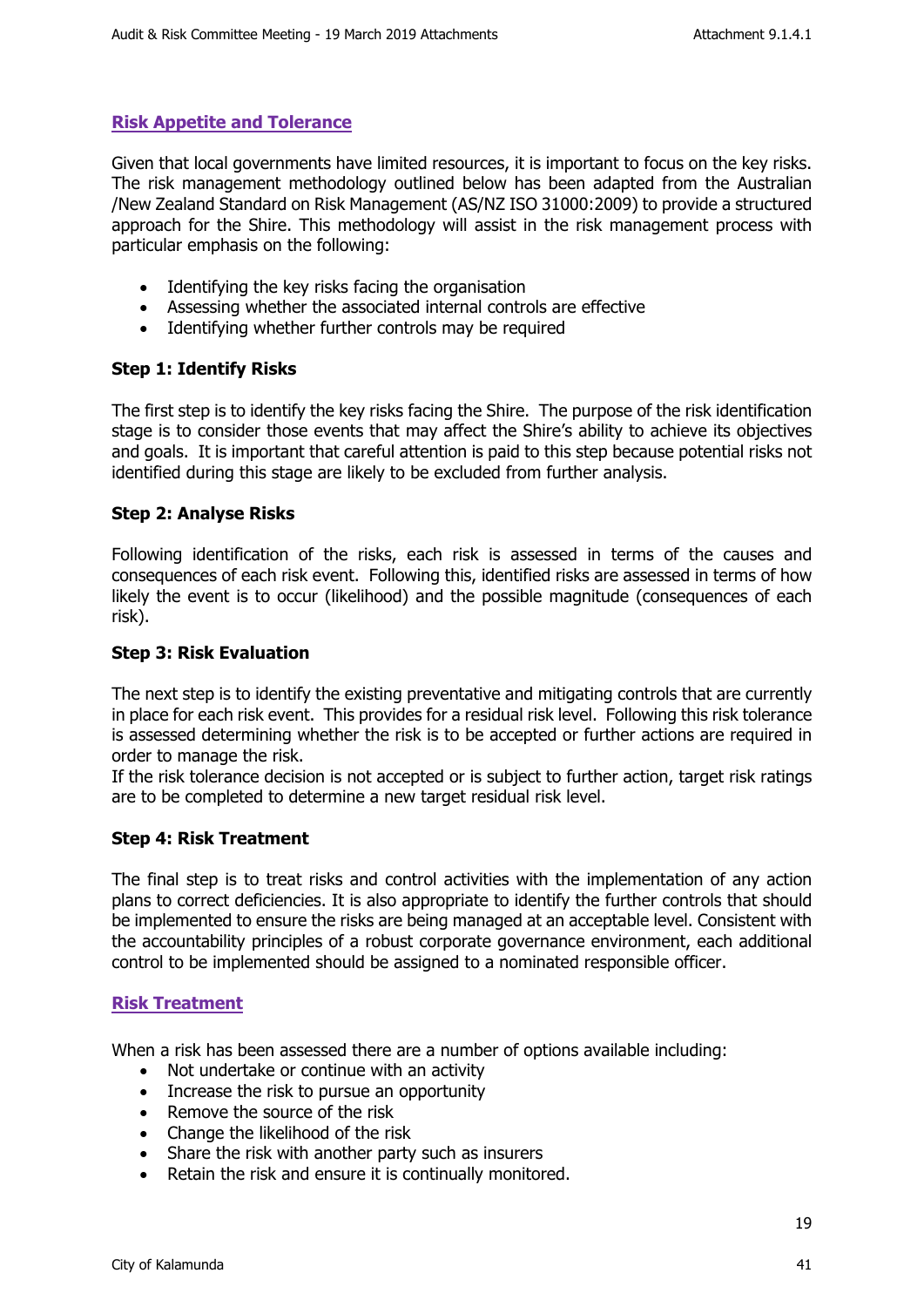#### <span id="page-19-0"></span>**Monitoring and Review of Risk**

An essential element of the risk management process is the monitoring and review of risk. This may be by internal audit review of process and internal controls depending on the nature of the process.

#### <span id="page-19-1"></span>**Tools – Risk Registers**

The risk register enables staff to document, manage, monitor, review and update strategic, corporate and operational risk information. Maintaining and updating the risk register allows management to monitor and review risks in alignment with the strategic plan, divisional operational plans, programs of change and other related plans.

#### <span id="page-19-2"></span>**Risk Reporting**

As there is no one single risk report that meets the decision making needs of the Shire, risk reports are to tailored by the accountable area and summarised using the preferred templates to support management decision during the planning and review processes, and in support of reports to Council.

#### <span id="page-19-3"></span>**Tools for Building Risk Capability**

A range of guides and publications are available to build staff awareness and develop skills by enabling staff to proactively manage risk. This increased awareness and understanding provides staff with greater self-confidence and willingness to take responsibility for the management of risk across their business unit directorate.

Recommended guides and publications include:

- Risk Management Resources Department of Local Government March 2013
- Section 7 of the Western Australian Local Government Accounting Manual Department of Local Government
- AS/NZS ISO 31000:2009 Risk Management Principles and guidelines by Standards Australia
- International Standard on Auditing 315 Understanding the Entity and its Environment and Assessing the Risks of Material Misstatement

#### <span id="page-19-4"></span>**Monitoring and Review**

- Review risk management performance against objectives
- Review risk management IT system (CAMMS Module)
- Review organisational risk management culture
- Include review of the risk registers in strategic and operational planning and budgeting.
- Include Risk Management in all new business ventures and activities
- Include Risk Management as part of purchasing process.
- Include risk management in annual performance appraisals
- Conduct annual risk management internal audit
- Look for continuous improvement opportunities
- Review if the Integrated Organisational Risk Management Plan used as reference and orientation document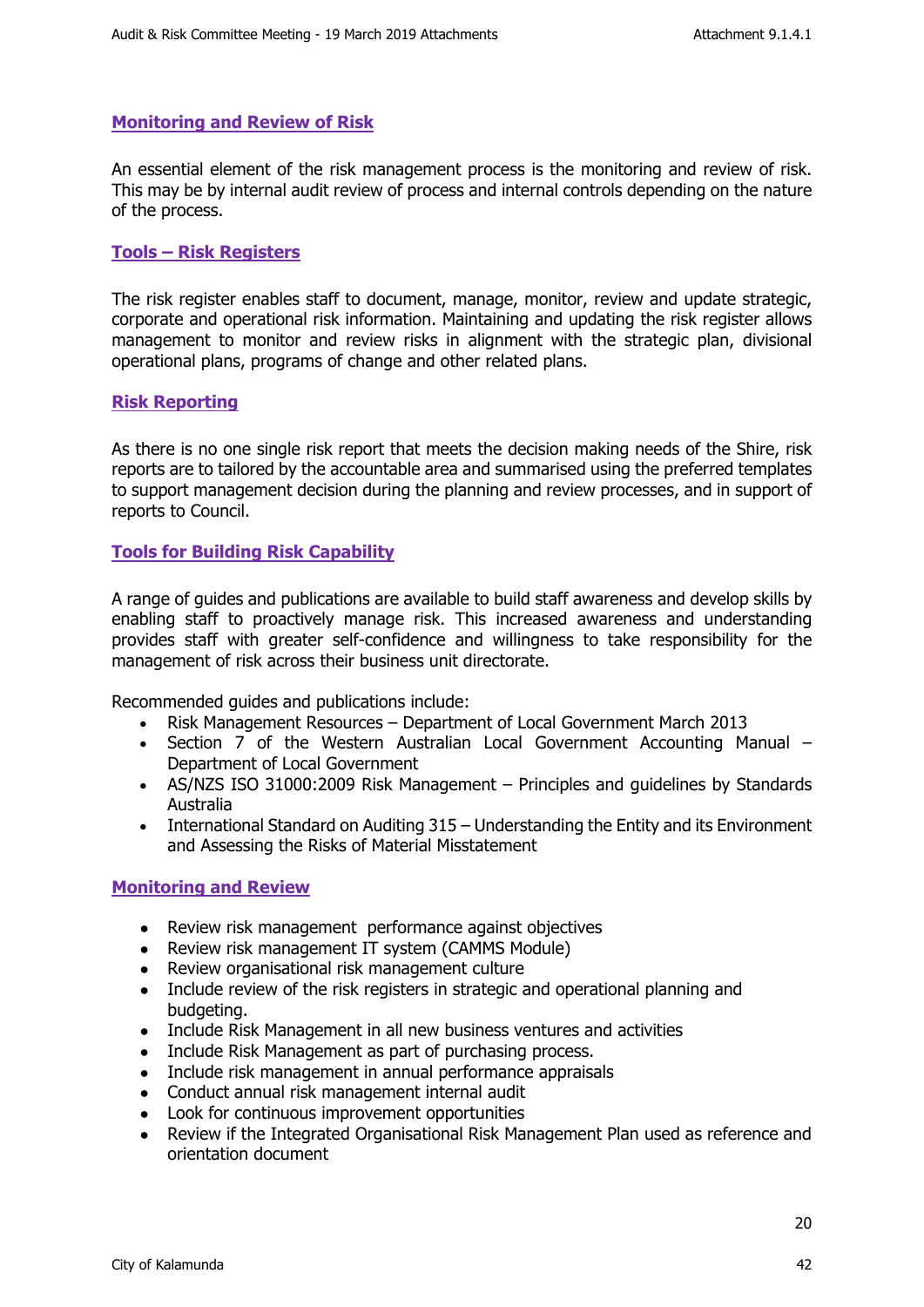- Review if risk management accountabilities and responsibilities are included in position descriptions and KPIs.
- Review if hazard management processes aligned for both OSH and all organisational risks

## <span id="page-20-0"></span>**KPIs and Performance Measures**

The Key Performance Indicators (KPI's) for Risk Management are in development. Currently the Risk Management KPI measures the number of identified risks not mitigated.

# <span id="page-20-1"></span>**Monitoring, Review and Continual Improvement of the Framework**

The monitoring and review will be a planned part of the risk management process and involve regular checking and surveillance. Strategic risks should be reviewed six monthly by the Executive. Project risks should be reviewed on an ongoing basis and operational risk should be reviewed by each Directorate six monthly.

Responsibilities for monitoring and review should be carried our periodically and clearly defined. The review process should encompass all aspects of the risk management process.

The main aim of the monitoring and review process is to:

- Ensure key controls remain efficient and effective within the Shire
- Provide early identification of changes in the risk context or risk assessment which may require revision of the risk treatment
- Identify any new or emerging risk due to changes in circumstances including new technology, new personnel, corporate restructuring, new business models, changes in operating environment, new accounting pronouncements and legislative changes
- Review risks due to changes in legislation and procedures
- Independent investigations and reports with adverse findings requiring steps to be taken in relation to risk and processes.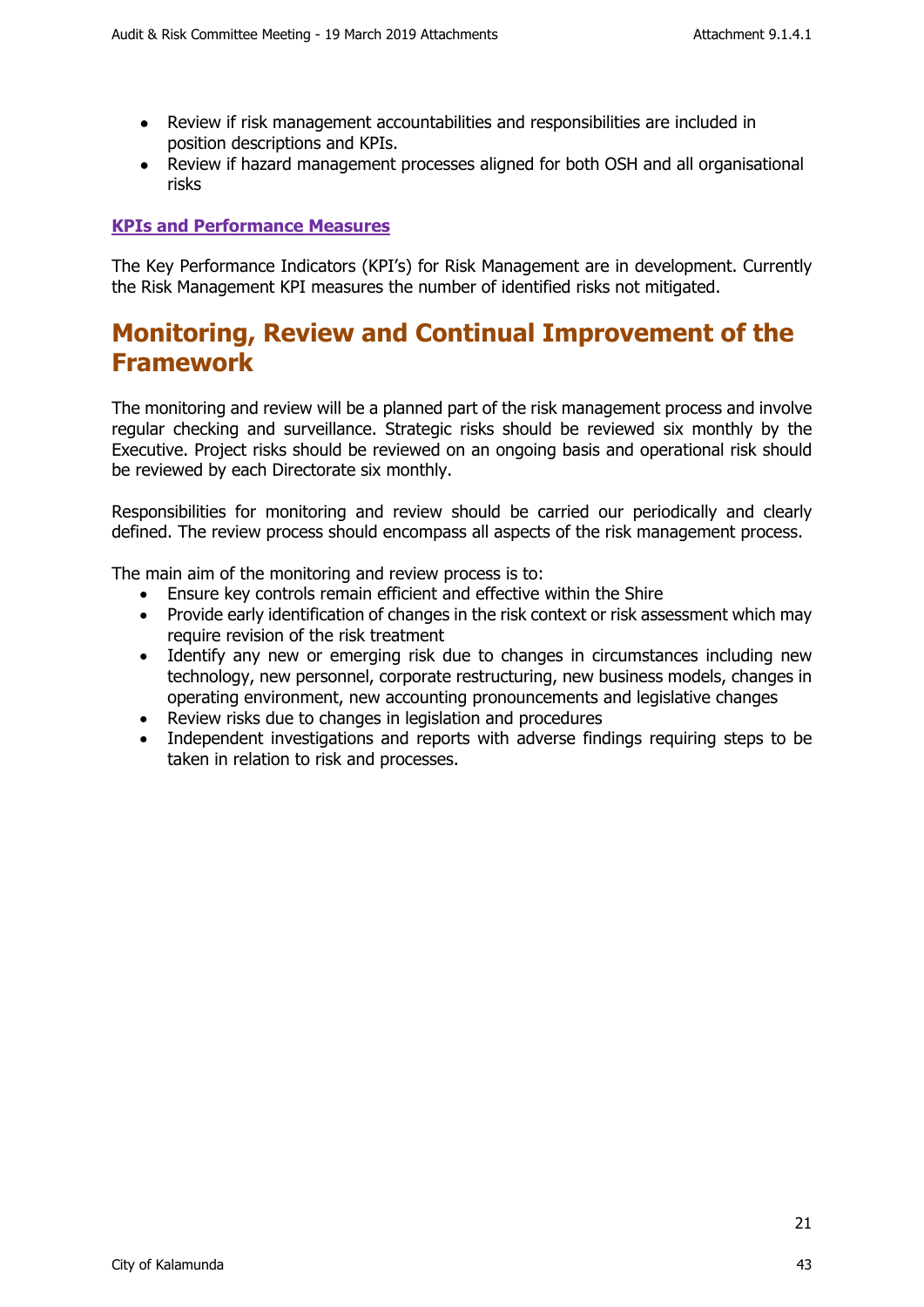# <span id="page-21-0"></span>**Appendix**

- A. Risk Register
- B. Example of Completed Template for Inclusion in Reports to Council on Risk Management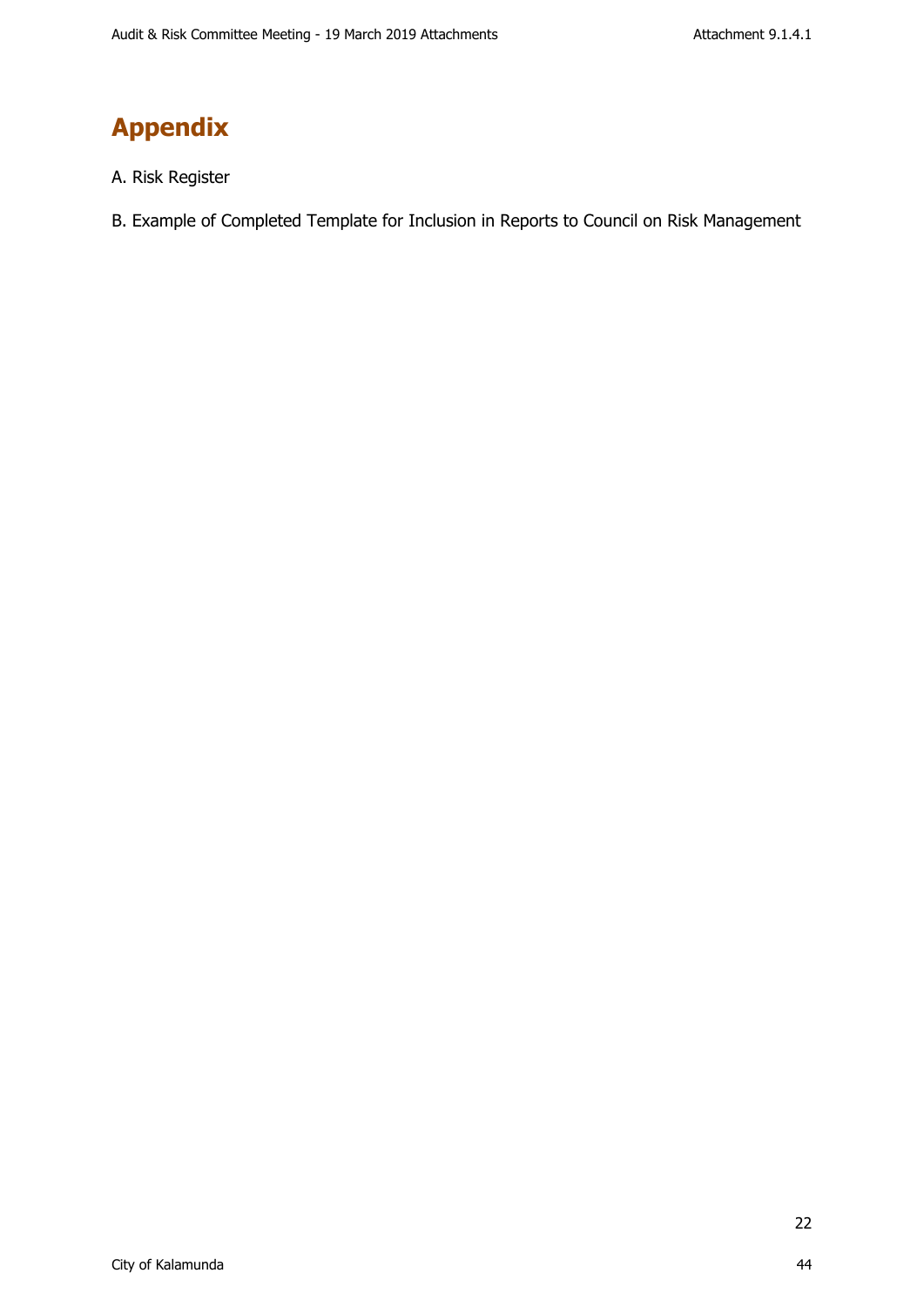# <span id="page-22-0"></span>**A: Risk Register**

|                | <b>RISK IDENTIFICATION</b> |                                |  | <b>RISK ANALYSIS</b>             |                             |                        | <b>RISK RATING</b>                     |                            |                                        |                                     |                                             |                        | <b>RISK TREATMENT ACTION PLAN</b> |                                     |                                     |        |                                                                |  |  |                     |                                 |
|----------------|----------------------------|--------------------------------|--|----------------------------------|-----------------------------|------------------------|----------------------------------------|----------------------------|----------------------------------------|-------------------------------------|---------------------------------------------|------------------------|-----------------------------------|-------------------------------------|-------------------------------------|--------|----------------------------------------------------------------|--|--|---------------------|---------------------------------|
|                |                            |                                |  |                                  |                             |                        |                                        | <b>Current Risk Rating</b> |                                        |                                     |                                             |                        | <b>Target Risk Rating</b>         |                                     |                                     |        |                                                                |  |  |                     |                                 |
| $\frac{1}{10}$ | Objective                  | Risk Risk<br>Description Owner |  | Causes Consequences Preventative | Existing<br><b>Controls</b> | Existing<br>Mitigating | <b>Controls</b> Consequence Likelihood |                            | Current  <br>Residual<br>Risk<br>Level | Rating<br>Basis/<br><b>Scenario</b> | Risk<br><b>Tolerance</b><br><b>Decision</b> | Consequence Likelihood |                                   | Target<br>Residual<br>Risk<br>Level | Rating<br>Basis/<br><b>Scenario</b> | Action | Treatment   Responsible   Due   Action  <br>Person Date Status |  |  | Follow<br>$Up$ date | Risk<br>Action<br><b>Status</b> |
|                |                            |                                |  |                                  |                             |                        |                                        |                            |                                        |                                     |                                             |                        |                                   |                                     |                                     |        |                                                                |  |  |                     |                                 |
|                |                            |                                |  |                                  |                             |                        |                                        |                            |                                        |                                     |                                             |                        |                                   |                                     |                                     |        |                                                                |  |  |                     |                                 |
|                |                            |                                |  |                                  |                             |                        |                                        |                            |                                        |                                     |                                             |                        |                                   |                                     |                                     |        |                                                                |  |  |                     |                                 |
|                |                            |                                |  |                                  |                             |                        |                                        |                            |                                        |                                     |                                             |                        |                                   |                                     |                                     |        |                                                                |  |  |                     |                                 |
|                |                            |                                |  |                                  |                             |                        |                                        |                            |                                        |                                     |                                             |                        |                                   |                                     |                                     |        |                                                                |  |  |                     |                                 |
|                |                            |                                |  |                                  |                             |                        |                                        |                            |                                        |                                     |                                             |                        |                                   |                                     |                                     |        |                                                                |  |  |                     |                                 |
|                |                            |                                |  |                                  |                             |                        |                                        |                            |                                        |                                     |                                             |                        |                                   |                                     |                                     |        |                                                                |  |  |                     |                                 |
|                |                            |                                |  |                                  |                             |                        |                                        |                            |                                        |                                     |                                             |                        |                                   |                                     |                                     |        |                                                                |  |  |                     |                                 |
|                |                            |                                |  |                                  |                             |                        |                                        |                            |                                        |                                     |                                             |                        |                                   |                                     |                                     |        |                                                                |  |  |                     |                                 |